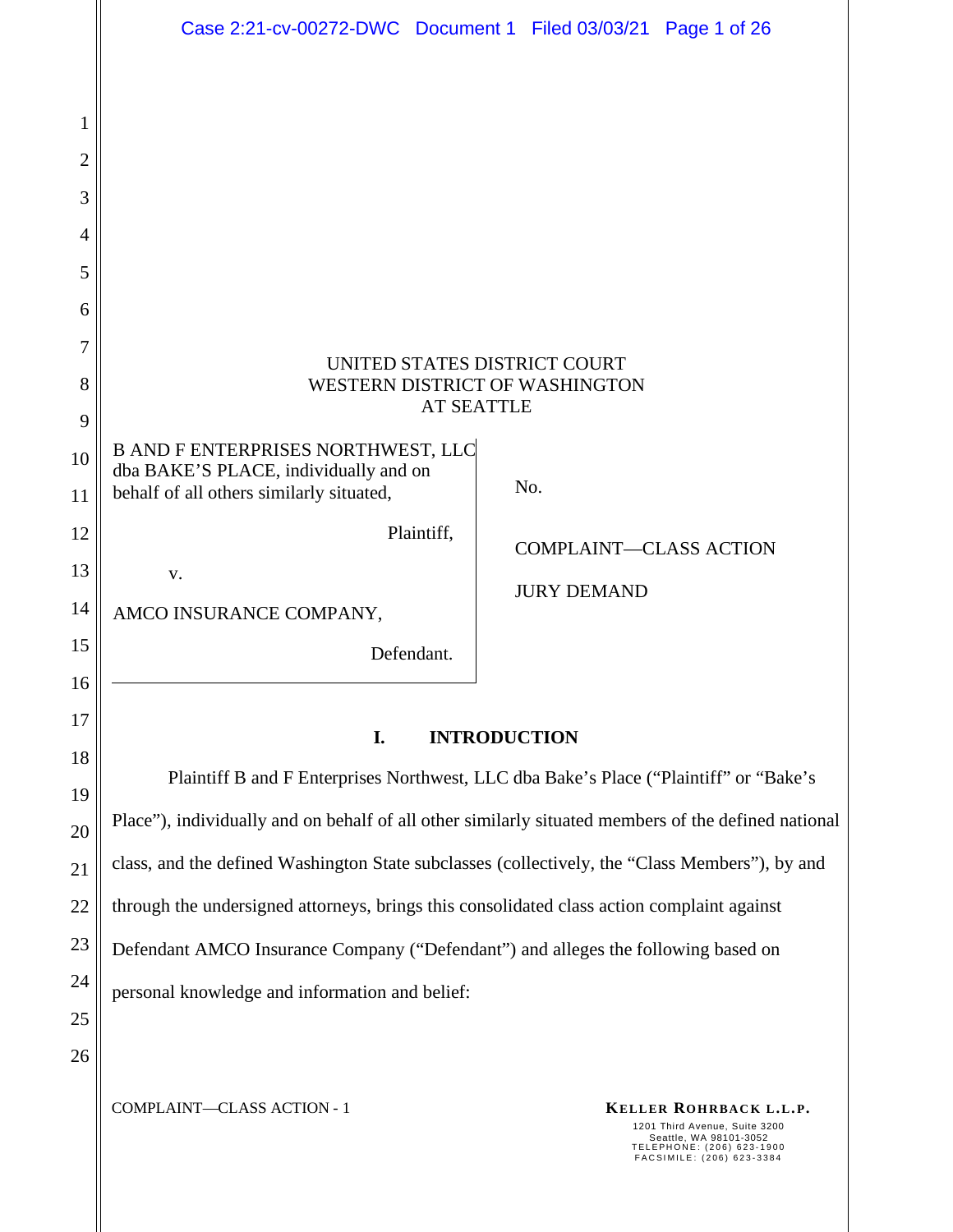### **II. JURISDICTION AND VENUE**

1. This Court has subject matter jurisdiction pursuant to the Class Action Fairness Act of 2005, 28 U.S.C. § 1332(d), because at least one member of the proposed Class and Subclass is a citizen of a state different from that of Defendant, the proposed Class and Subclass each consist of more than 100 class members, and the aggregate amount in controversy exceeds \$5,000,000. The Court has supplemental jurisdiction over Plaintiff's state law claims under 28 U.S.C. § 1367.

2. This Court has personal jurisdiction over Defendant because Defendant is registered to do business in Washington, has sufficient minimum contacts in Washington, and otherwise intentionally avails itself of the markets within Washington through its business activities, such that the exercise of jurisdiction by this Court is proper. Moreover, the claims of Plaintiff and all of the Washington Subclass Members in this case arise out of and directly relate to Defendant's contacts with Washington.

3. Venue is proper in this District pursuant to 28 U.S.C. § 1391(b)(3) because the Court has personal jurisdiction over Defendant, a substantial portion of the alleged wrongdoing occurred in this District and the State of Washington, and Defendant has sufficient contacts with this District and the State of Washington.

4. Venue is proper in the Western District of Washington pursuant to 28 U.S.C. § 1391(b)(2) because a substantial part of the events or omissions giving rise to the claims at issue in this Complaint arose in this District. Plaintiff's place of business is in King County. This action is therefore appropriately filed in this District.

**COMPLAINT—CLASS ACTION - 2 KELLER ROHRBACK L.L.P.**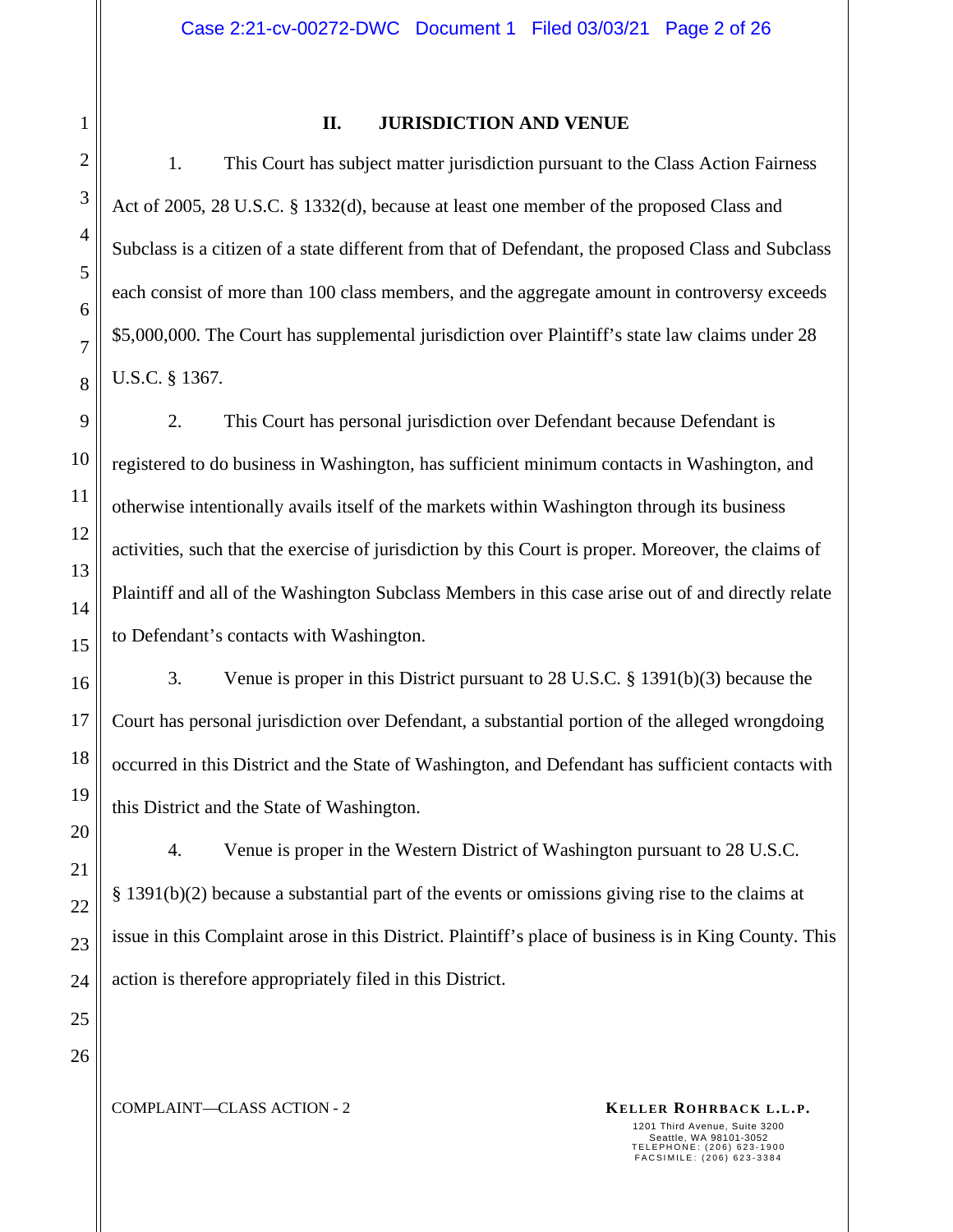# 1 2 3 4 5 6 7 8 9 10 11 12 13 14 15 16 17 18 19 20 21 22 23 24 25 26

# **III. PARTIES**

5. Plaintiff Bake's Place owns and operates restaurant, bar, and private event space in downtown Bellevue, Washington.

6. Defendant AMCO Insurance Company is an insurance company incorporated in Iowa with its principal place of business in Columbus, Ohio. Defendant is one of several subsidiary insurer entities owned by parent company Nationwide Mutual Insurance Company.

7. Defendant is authorized and/or licensed to write, sell, and issue business insurance policies in all fifty states and the District of Columbia. Defendant and its sister entities owned by the same parent company conducted business within these regions by selling and issuing insurance policies to policyholders, including Plaintiff.

8. Defendant is vicariously liable for the acts and omissions of its employees and agents.

## **IV. NATURE OF THE CASE**

9. Bake's Place owns and operates restaurant, bar, and private event space in downtown Bellevue, Washington. Bake's Place features a chef-driven seasonal menu, a well curated wine and spirits list that includes over 200 whiskies, and an ever-evolving craft cocktail program. Inside the restaurant, high vaulted ceilings give way to a spacious, multi-level dining room making it one of the most ideal spots for private events in Bellevue.

10. Historic photographs depicting Bake's Place's indoor dining and bar space  $follow<sup>1</sup>$ 

**COMPLAINT—CLASS ACTION - 3 KELLER ROHRBACK L.L.P.** <sup>1</sup> Bake's Place, https://www.bakesplacebellevue.com/ (last visited Mar. 1, 2021).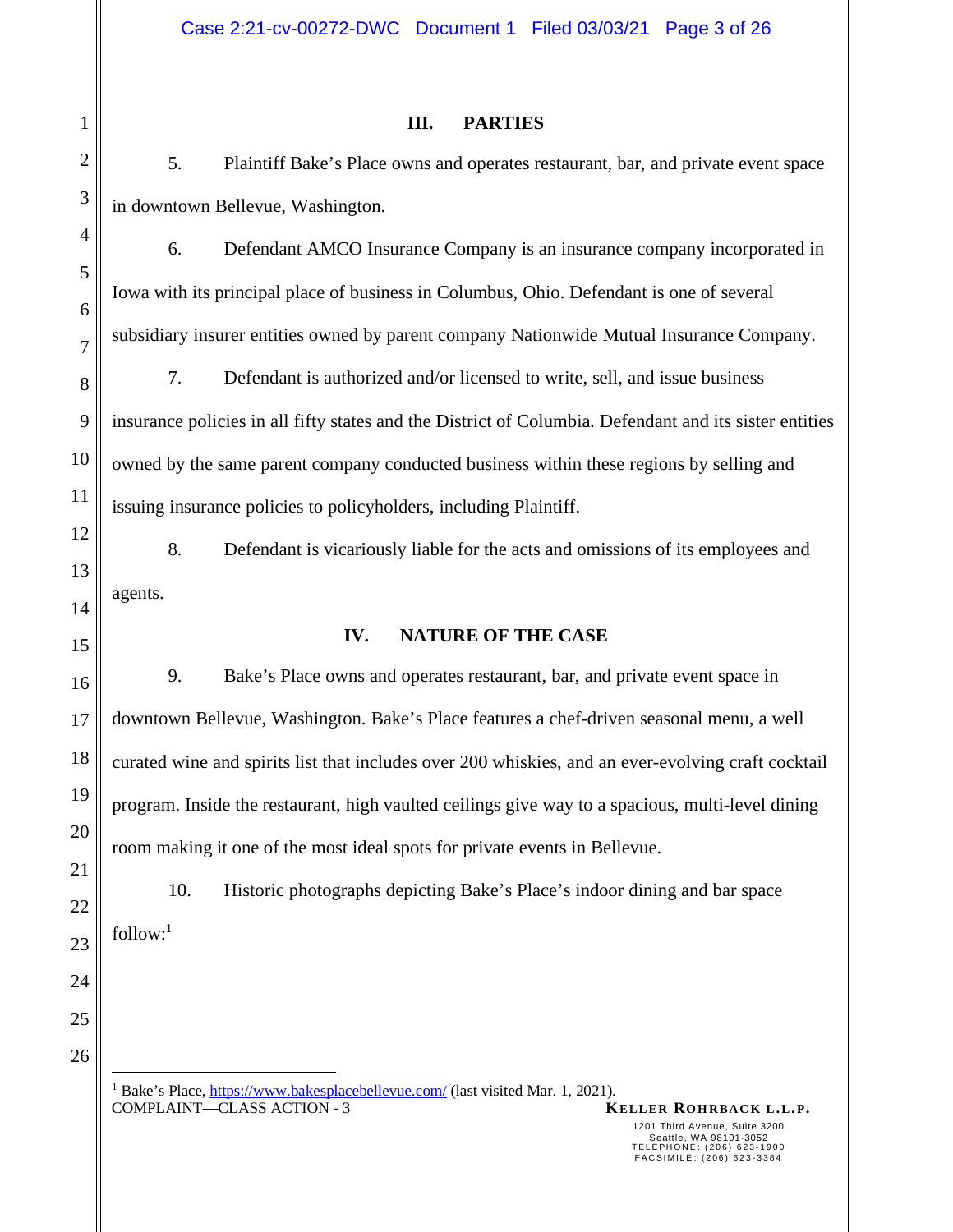# Case 2:21-cv-00272-DWC Document 1 Filed 03/03/21 Page 4 of 26



**COMPLAINT—CLASS ACTION - 4 KELLER ROHRBACK L.L.P.** 

1201 Third Avenue, Suite 3200 Seattle, WA 98101-3052 T E L E P H O N E : ( 2 0 6 ) 6 2 3 - 1 9 0 0 F A C S I M I L E : ( 2 0 6 ) 6 2 3 - 3 3 8 4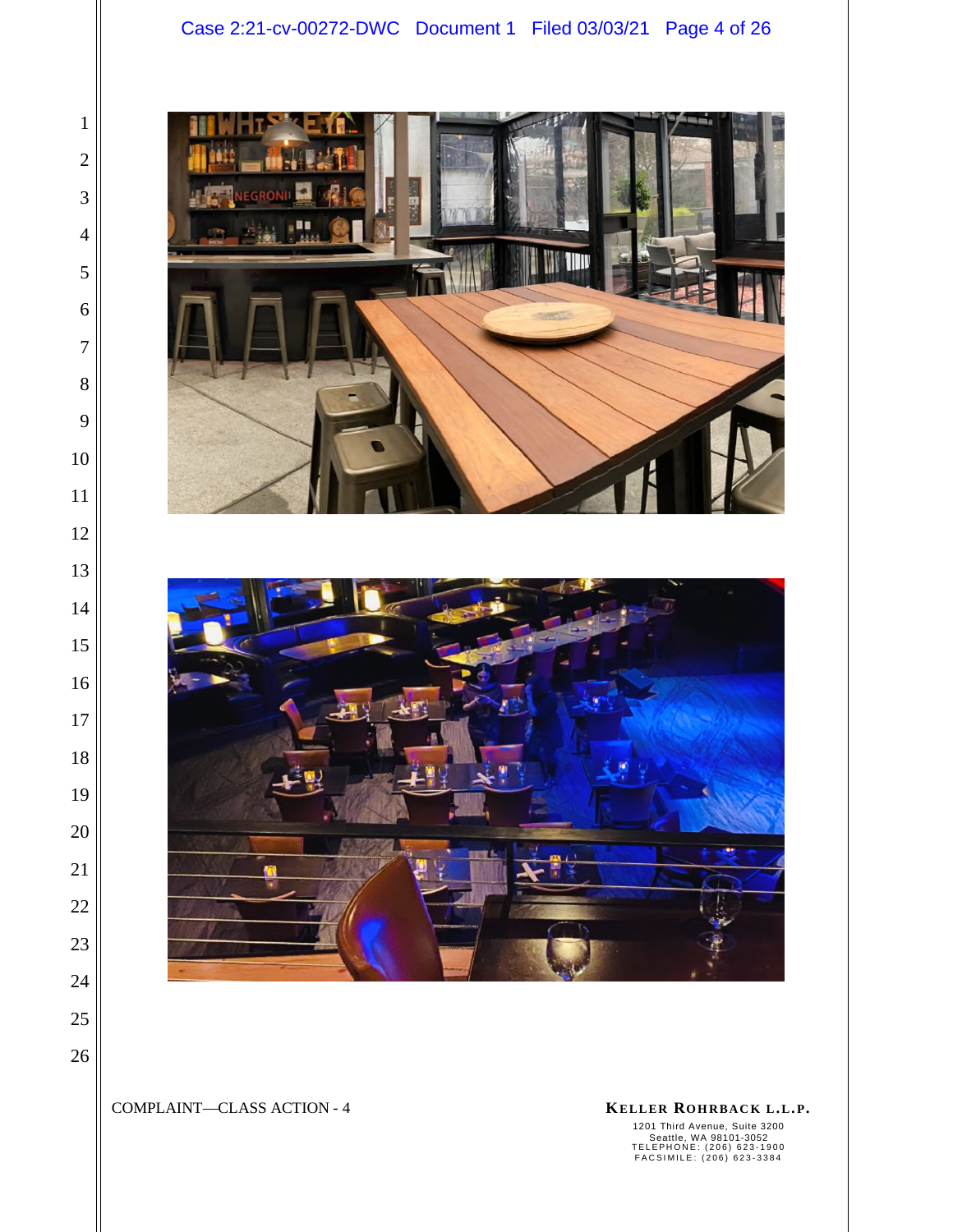### Case 2:21-cv-00272-DWC Document 1 Filed 03/03/21 Page 5 of 26



11. This lawsuit is filed to ensure that Bake's Place and other similarly situated policyholders receive the insurance benefits to which they are entitled and for which they paid.

12. Defendant issued one or more "all risk" insurance policies to Plaintiff, including a businessowners policy and related endorsements ("the Policy"), insuring Plaintiff's property and business, and providing related coverages, under at least policy number ACP BPF 3056661959.

13. The Policy described the insured occupancy of the premises as falling under the "Classification" of "CALIFORNIA CUISINE – FINE DINING – WITH BAR," further "Described as: RESTAURANT." The governmental response to the COVID-19 pandemic did not permit any operations or access to the premises consistent with "fine dining."

14. Plaintiff's business property includes property owned and/or leased by Plaintiff and used for its specified business purposes. Access to some or all of this property and premises was prohibited by the governmental response to COVID-19.

**KELLER ROHRBACK L.L.P. KELLER ROHRBACK L.L.P.**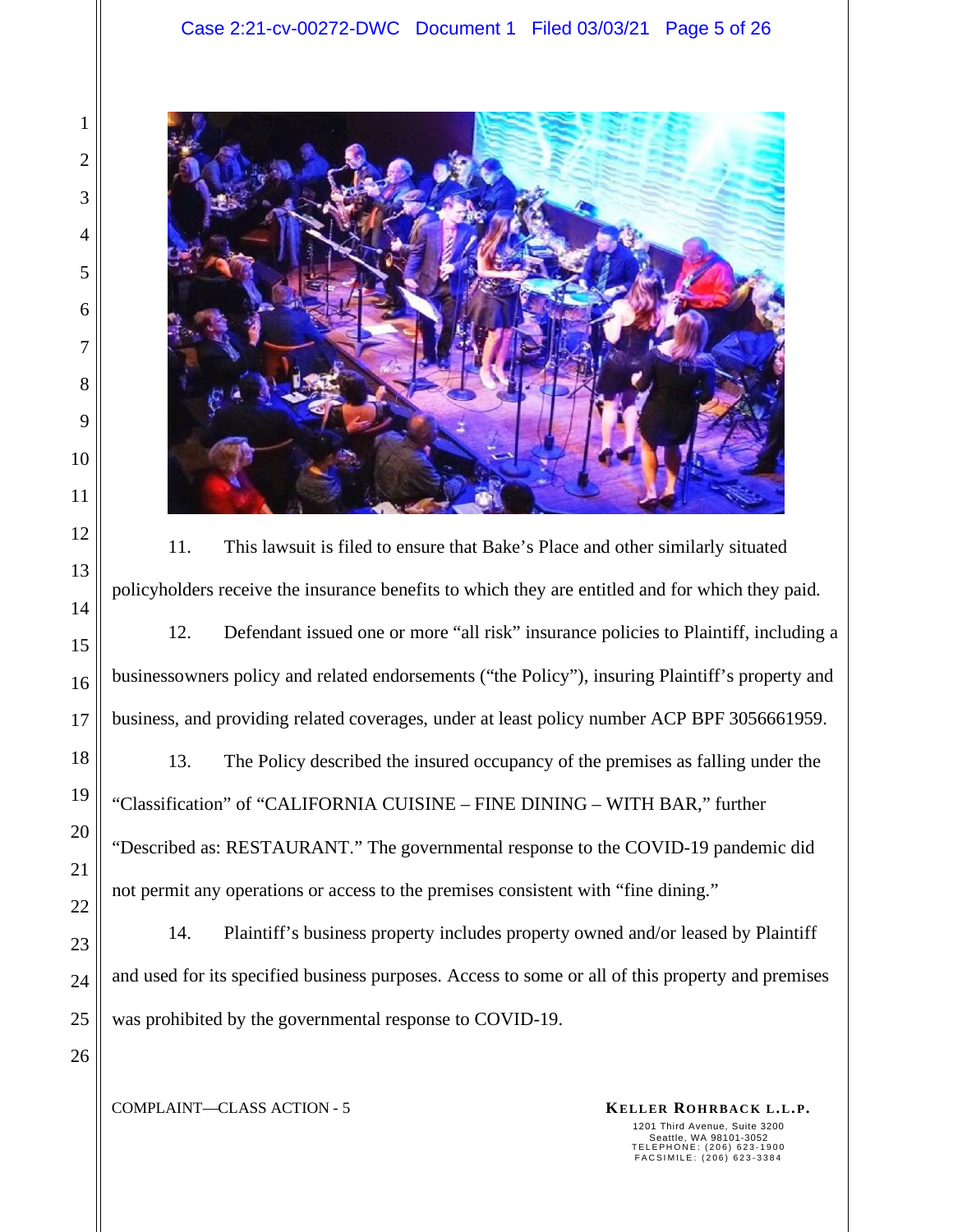15. Plaintiff's business property includes indoor bar, dining, and entertainment space with typical restaurant facilities for bar, dining, and entertainment services, including bar stools, microphones, bar counters, tables, chairs, serving ware, glassware, utensils, menus, condiment and napkin dispensers, and other related equipment and property for customer use while ordering, eating, drinking, participating in live events, and socializing inside the premises.

16. Defendant promised to pay Plaintiff for risks of "direct physical loss of or damage to" to covered property, and includes coverage for risks of both "loss of or damage to" covered property.

17. The policy coverages issued by Defendant to Plaintiff include Business Income Coverage, Extra Expense Coverage, Extended Business Income Coverage, and Civil Authority Coverage.

18. The Policy expressly defines a "Covered Cause of Loss" as meaning "direct physical loss."

19. On information and belief, Defendant and affiliated entities owned by the same parent company issued materially identical policies to thousands of businesses throughout Washington and in other states.

20. Plaintiff paid all premiums for the coverages when due.

21. On or about January 2020, the United States of America saw its first cases of persons infected by COVID-19, which has been designated a worldwide pandemic.

22. COVID-19 is a highly contagious virus that rapidly and easily spreads; it continues to spread across the United States, including in the State of Washington.

**COMPLAINT—CLASS ACTION - 6 KELLER ROHRBACK L.L.P.** 23. In many infected persons, COVID-19 causes severe illness and requires hospitalization, including intubation. The virus has killed over 500,000 people in the United

1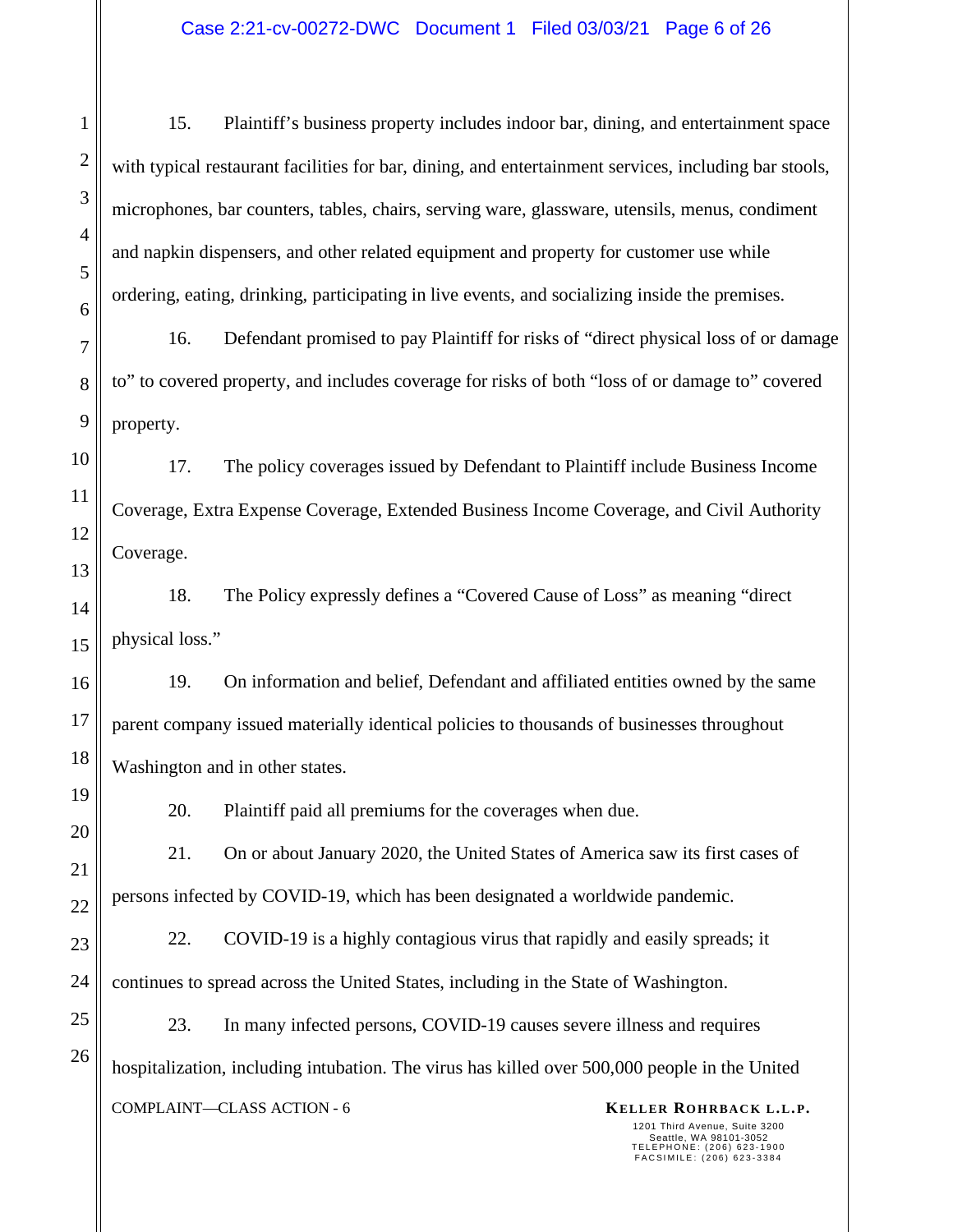## Case 2:21-cv-00272-DWC Document 1 Filed 03/03/21 Page 7 of 26

States to date. Persons who survive the virus have experienced ongoing cognitive, neurological, and physical impacts from the virus, even after the virus is no longer actively detected in their bodies.

24. The COVID-19 virus is a physical substance that spreads from person to person through respiratory droplets that reach another person and that are produced when an infected person breathes, talks, coughs, or sneezes. It also spreads when virus respiratory droplets are exhaled and aerosolized, and deposited on a surface or object (e.g., tables, chairs, bar stools, microphones, glassware, kitchen and culinary equipment, door knobs, touch screens, computer keyboards, and writing or eating utensils) and those objects are then touched by another person who then touches their own mouth, nose, or eyes. COVID-19 is caused by a novel (new) coronavirus that has not previously been seen in humans.<sup>2</sup>

25. COVID-19 remains stable and transmittable in aerosols for up to three hours and up to two or three days on surfaces. Persons infected with COVID-19 can be asymptomatic yet still spread the virus. Guidance issued by the Centers for Disease Control and Prevention ("CDC") recommends avoiding indoor activities, adhering to strict sanitation protocols, and maintaining social distance of at least six feet from others in order to minimize the spread of COVID-19. $3$ 

26. Public health data throughout the United States, and on a state-by-state basis, shows that COVID-19 has been detected in every state.

1201 Third Avenue, Suite 3200 Seattle, WA 98101-3052 T E L E P H O N E : ( 2 0 6 ) 6 2 3 - 1 9 0 0 FAC SIMILE: (206) 623-3384

<sup>2</sup> *See, e.g*., *Coronavirus (COVID-19): Frequently Asked Questions*, CDC (updated Mar. 1, 2021), https://www.cdc.gov/coronavirus/2019-ncov/faq.html.

**COMPLAINT—CLASS ACTION - 7 KELLER ROHRBACK L.L.P.** <sup>3</sup> *See Coronavirus (COVID-19): Personal and Social Activities*, CDC (updated Feb. 19, 2021), https://www.cdc.gov/coronavirus/2019-ncov/daily-life-coping/personal-social-activities.html.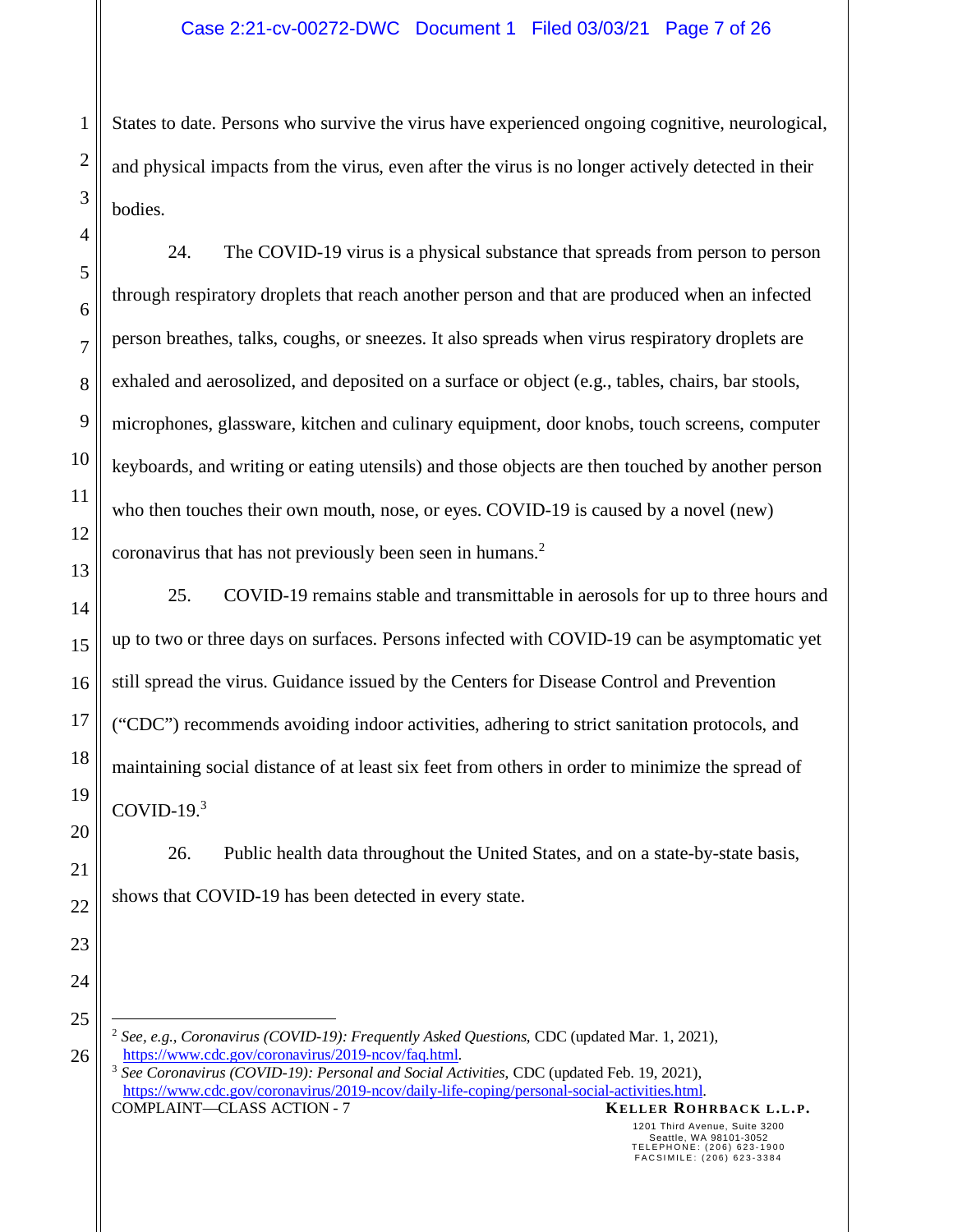27. The first confirmed case of COVID-19 in King County was noted on January 21, 2020.<sup>4</sup>

28. Public health data throughout the United States shows the number of COVID-19 tests administered, the rate of positive testing, the numbers of persons diagnosed with COVID-19, the number of persons hospitalized due to COVID-19, the number of deaths from COVID-19, and other related statistics, by state, county, and sometimes by city.<sup>5</sup>

29. As of February 26, 2021, at least 321,079 individuals in the State of Washington have tested positive for COVID-19, 19,319 have been hospitalized, and 4,956 have died due to the COVID-19 virus.<sup>6</sup>

30. As of February 26, 2021, at least 82,061 individuals in King County have tested positive for COVID-19, 5,125 have been hospitalized, and 1,394 have died due to the COVID-19 virus.<sup>7</sup>

31. The presence of any COVID-19 aerosolized or suspended droplets or particles in the air or otherwise circulating in an indoor environment renders that physical space, or physical property, unsafe and unusable.

32. The presence of any COVID-19 aerosolized or suspended droplets or particles in the air or otherwise circulating in an indoor environment causes direct physical damage to property and/or direct physical loss of property.

<sup>4</sup> Casey McNertney, *Coronavirus in Washington State: A Timeline of the Outbreak Through March 2020*, KIRO 7 News (updated Apr. 3, 2020, 2:03 AM), https://www.kiro7.com/news/local/coronavirus-washington-statetimeline-outbreak/IM65JK66N5BYTIAPZ3FUZSKMUE/.

<sup>5</sup> *See, e.g*., *Coronavirus in the U.S.: Latest Map and Case Count*, N.Y. Times (updated Mar. 1, 2021, 3:58 PM), https://www.nytimes.com/interactive/2020/us/coronavirus-us-cases.html?action=click&module=Top%20 Stories&pgtype=Homepage (reflecting COVID-19 statistics, on a state-by-state, county-by-county, and aggregated basis since March 2020).

<sup>6</sup> *COVID-19 Data Dashboard*, Wash. State Dep't of Health (last updated Feb. 27, 2021, 4:25 PM), https://www.doh.wa.gov/Emergencies/COVID19/DataDashboard. 7 *Id.*

**COMPLAINT—CLASS ACTION - 8 KELLER ROHRBACK L.L.P.**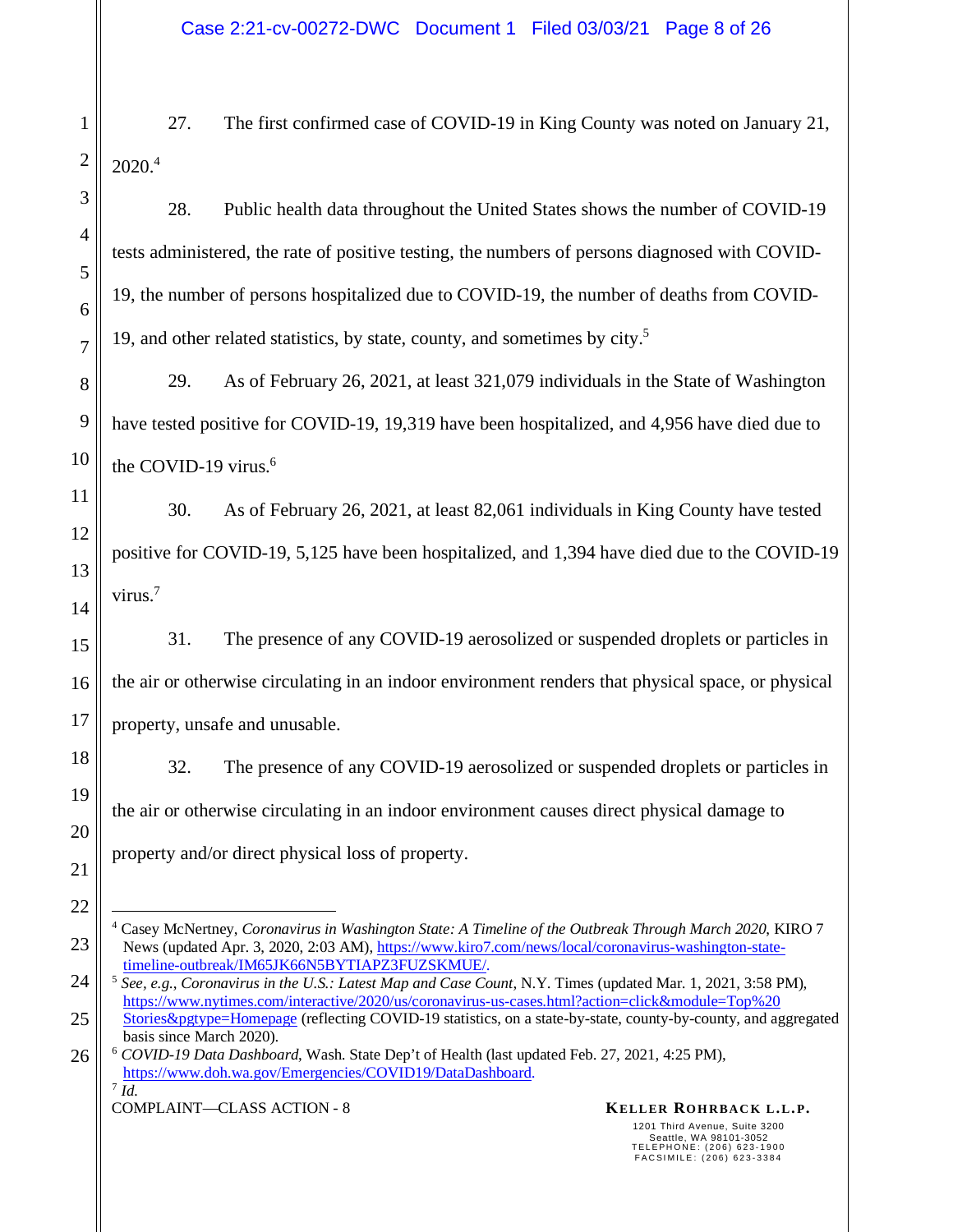33. The presence of any COVID-19 droplets or particles on physical surfaces renders items of physical property unsafe and unusable.

34. The presence of any COVID-19 droplets or particles on physical surfaces causes direct physical damage to property and/or direct physical loss of property.

35. The presence of people infected with or carrying COVID-19 particles at premises renders the premises, including property located at that premises, unsafe and unusable, resulting in direct physical damage and/or direct physical loss to the premises and property.

36. Loss of functionality of property that has not been physically altered constitutes direct physical loss of property and/or direct physical damage to property.

37. On February 29, 2020, Washington Governor Jay Inslee issued Proclamation 20- 05, declaring a State of Emergency for all counties in the State of Washington as a result of the COVID-19 outbreak.<sup>8</sup>

38. Thereafter, Governor Inslee issued a series of proclamations and orders affecting many persons and businesses in the State of Washington, whether infected with COVID-19 or not, requiring certain public health precautions.

39. Some local agencies acted even more quickly than the state. On February 27, 2020, the Northshore School District closed Bothell High School to completely disinfect the entire school because of concerns about the safety of school property stemming from COVID-19.<sup>9</sup> On March 2, 2020, Everett Public Schools Superintendent Dr. Ian B. Saltzman made a

- 8 Proclamation 20-05 of Washington Gov. Jay Inslee (Feb. 29, 2020),
- **COMPLAINT—CLASS ACTION 9 KELLER ROHRBACK L.L.P.** https://www.governor.wa.gov/sites/default/files/proclamations/20-05%20Coronavirus%20(final).pdf. <sup>9</sup> *See* Michelle Reid, *Letter to Families: Bothell High School Closure*, Northshore School District (Feb. 26, 2020), https://www.nsd.org/blog/~board/superintendent-blog/post/letter-to-families-bothell-high-school-closure.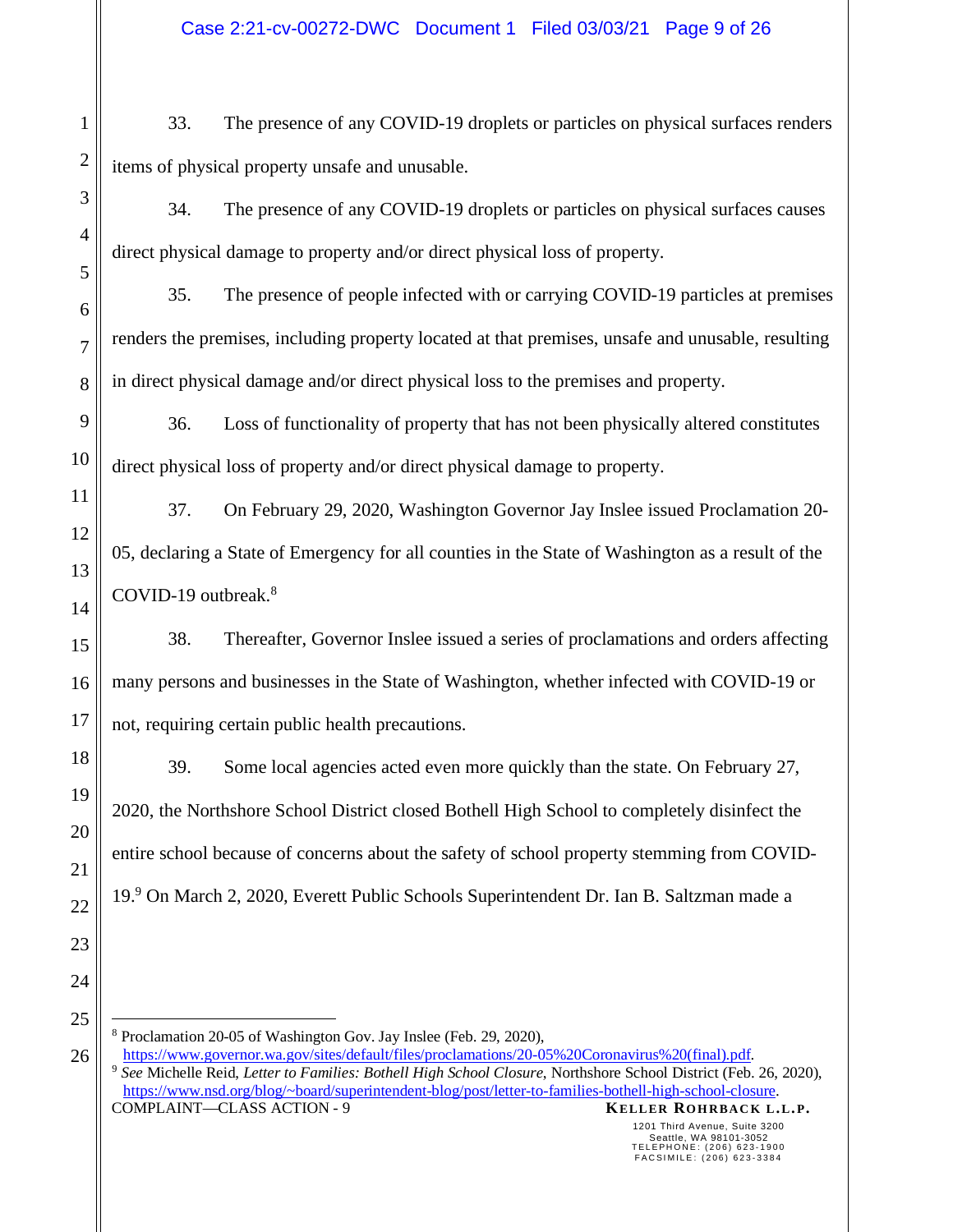# Case 2:21-cv-00272-DWC Document 1 Filed 03/03/21 Page 10 of 26

similar announcement closing schools, highlighting that Everett Schools would clean both schools and school buses.<sup>10</sup>

40. Issued March 12, 2020, Proclamation 20-08 closed all public and private K-12 schools in King, Pierce, and Snohomish counties.<sup>11</sup> Issued March 13, 2020, Proclamation 20-09, "Statewide K-12 School Closures," extended the school closure to the entire state.<sup>12</sup>

41. Also on March 13, 2020, Governor Inslee issued Proclamation 20-11, "Statewide Limits on Gatherings," which prohibited all gatherings of 250 people or more in all Washington counties, including King County.<sup>13</sup>

42. On March 16, 2020, Governor Inslee issued Proclamation 20-13, "Statewide Limits: Food and Beverage Services, Areas of Congregation" which amended Proclamation 20- 05.<sup>14</sup> The proclamation prohibits "any number of people from gathering in any public venue in which people congregate for purposes of  $\dots$  food and beverage service."<sup>15</sup> The proclamation further prohibited "the onsite consumption of food and/or beverages" in all restaurants, bars, taverns, and for catered events.<sup>16</sup>

1

2

3

4

5

6

7

8

9

10

11

12

13

14

15

16

17

18

19

20

23

24

1201 Third Avenue, Suite 3200 Seattle, WA 98101-3052 T E L E P H O N E : ( 2 0 6 ) 6 2 3 - 1 9 0 0 FAC SIMILE: (206) 623-3384

<sup>10</sup> *See* Ian B. Saltzman, *Superintendent's Message, March 2, 2020*, Everett Public Schools (Mar. 2, 2020), https://www.everettsd.org/Page/32622.

<sup>21</sup>  22 <sup>11</sup> Proclamation 20-08 of Washington Gov. Jay Inslee (Mar. 12, 2020), https://www.governor.wa.gov/sites/default/files/proclamations/20-08%20Coronavirus%20%28tmp%29.pdf. <sup>12</sup> Proclamation 20-09 of Washington Gov. Jay Inslee, *Statewide K-12 School Closures* (Mar. 13, 2020), https://www.governor.wa.gov/sites/default/files/proclamations/20-

<sup>09%20</sup>Coronavirus%20Schools%20Amendment%20%28tmp%29.pdf.

<sup>13</sup> Proclamation 20-11 of Washington Gov. Jay Inslee, *Statewide Limits on Gatherings* at p. 2 (Mar. 13, 2020), https://www.governor.wa.gov/sites/default/files/proclamations/20- 11%20Coronavirus%20Gatherings%20Amendment%20%28tmp%29.pdf.

<sup>25</sup>  26 <sup>14</sup> Proclamation 20-13 of Washington Gov. Jay Inslee, *Statewide Limits: Food and Beverage Services, Areas of Congregation* (Mar. 16, 2020), https://www.governor.wa.gov/sites/default/files/proclamations/20- 13%20Coronavirus%20Restaurants-Bars%20%28tmp%29.pdf.

<sup>15</sup> *Id.* at p. 2.  $16$  *Id.* 

**COMPLAINT—CLASS ACTION - 10 KELLER ROHRBACK L.L.P.**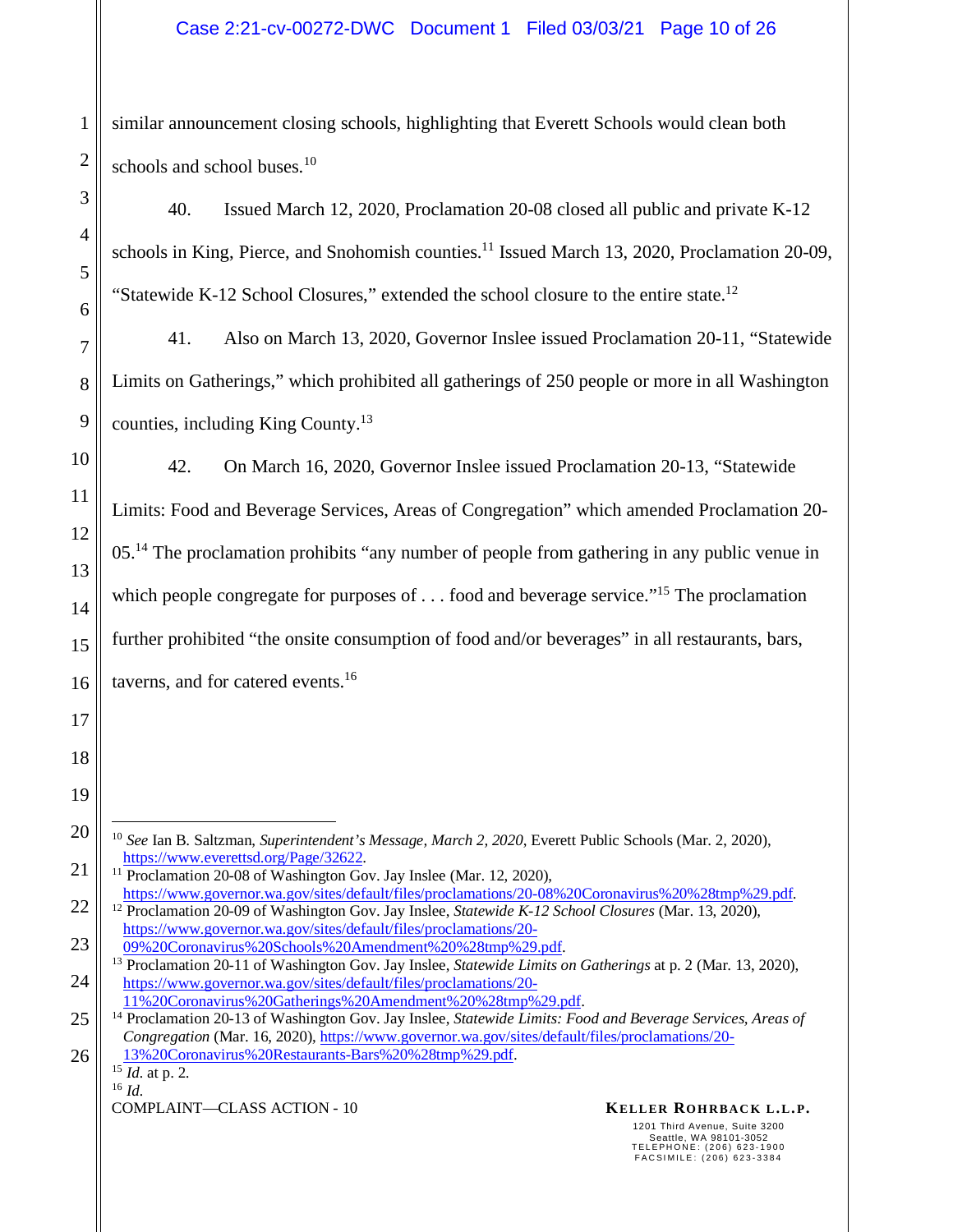43. Proclamation 20-13 further states that the pandemic "remains a public disaster affecting life, health, property or the public peace."<sup>17</sup>

44. Also on March 16, 2020, Governor Inslee issued Proclamation 20-14, "Reduction of Statewide Limits on Gatherings," which prohibited all gatherings of fifty people or more in all Washington counties, including King County, and further prohibited gatherings of fewer people unless organizers of those activities complied with certain social distancing and sanitation measures.<sup>18</sup>

45. On March 23, 2020, Governor Inslee issued Proclamation 20-25, "Stay Home – Stay Healthy."<sup>19</sup> The proclamation, which amends prior proclamations, requires that "[a]ll people in Washington State [] immediately cease leaving their home or place of residence except: (1) to conduct or participate in essential activities, and/or (2) for employment in essential business services."<sup>20</sup> The proclamation prohibits "all non-essential businesses in Washington State from conducting business, within the limitations provided herein."<sup>21</sup>

46. Proclamation 20-25 continues a State of Emergency, and states that "the worldwide COVID-19 pandemic and its progression in Washington State continues to threaten the life and health of our people as well as the economy of Washington State, and remains a public disaster affecting life, health, property or the public peace."<sup>22</sup> The proclamation allows for

<sup>17</sup> *Id.* at p. 1.

<sup>20</sup> *Id.* at p. 3.  $^{21}$  *Id.* at p. 2. <sup>22</sup> *Id.* at p. 1.

**COMPLAINT—CLASS ACTION - 11 KELLER ROHRBACK L.L.P.** 

1201 Third Avenue, Suite 3200 Seattle, WA 98101-3052 T E L E P H O N E : ( 2 0 6 ) 6 2 3 - 1 9 0 0 FAC SIMILE: (206) 623-3384

<sup>18</sup> Proclamation 20-14 of Washington Gov. Jay Inslee, *Reduction of Statewide Limits on Gatherings* (Mar. 16, 2020), https://www.governor.wa.gov/sites/default/files/proclamations/20-14%20COVID-19%20- %20Prohibitions%20on%20Gatherings%20%28tmp%29.pdf.

<sup>19</sup> Proclamation 20-25 of Washington Gov. Jay Inslee, *Stay Home – Stay Healthy* (Mar. 23, 2020), https://www.governor.wa.gov/sites/default/files/proclamations/20-25%20Coronovirus%20Stay%20Safe-Stay%20Healthy%20%28tmp%29%20%28002%29.pdf.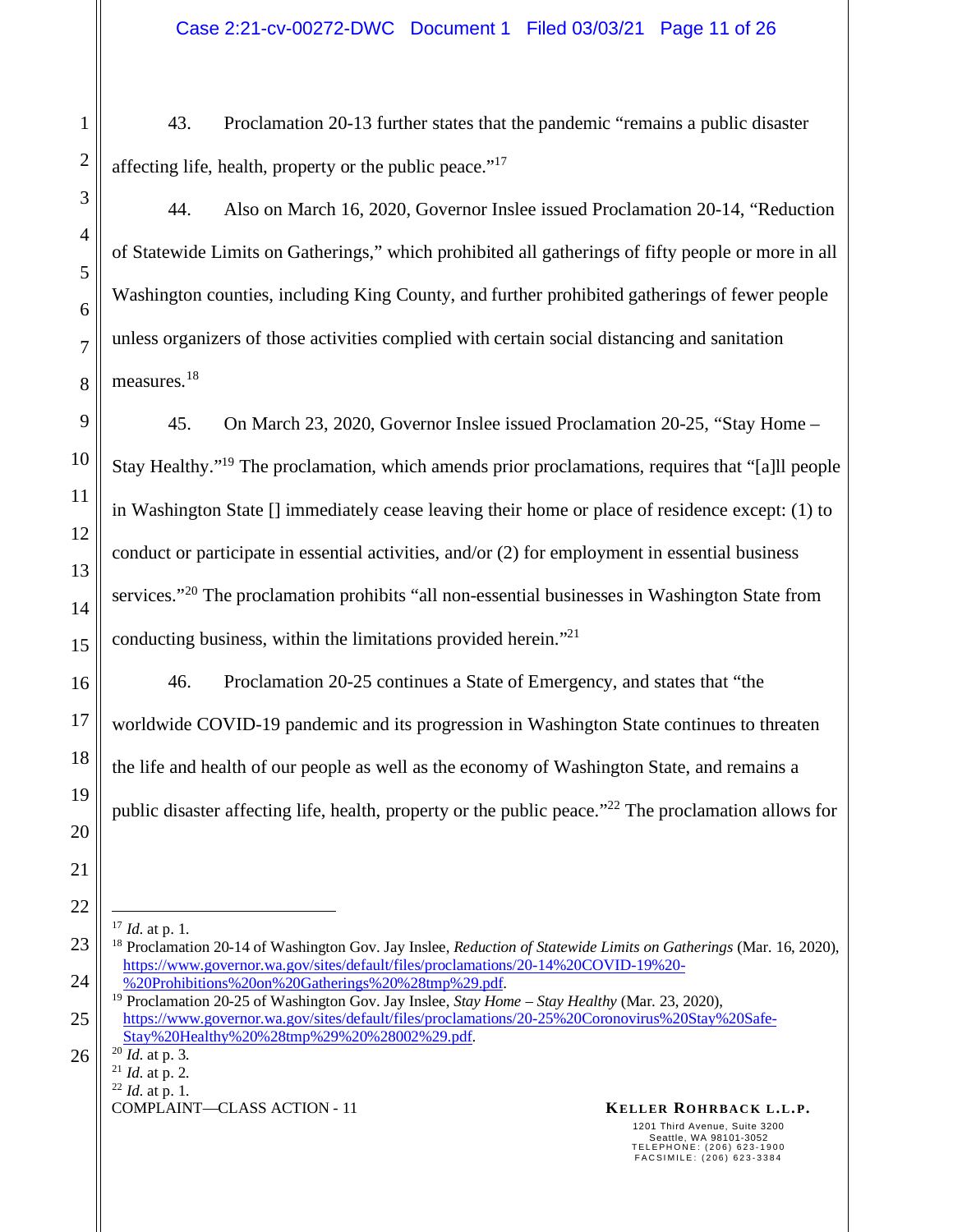# Case 2:21-cv-00272-DWC Document 1 Filed 03/03/21 Page 12 of 26

restaurants and food services to operate only to "provid[e] delivery or take-away services" and "so long as proper social distancing and sanitation measures are established and implemented."<sup>23</sup>

47. On November 15, 2020, Governor Inslee issued Proclamation 20-25.8, "Stay Safe *–* Stay Healthy" "Rollback of County-by-County Phased Reopening Responding to a COVID-19 Outbreak Surge," which amended Proclamation 20-05 and 20-25, *et seq*. <sup>24</sup> The proclamation again closed restaurants and bars for indoor dine-in service.

48. Proclamation 20-25.8 also prohibits indoor operations at a variety of business locations throughout King County and elsewhere in the State of Washington, including but not limited to other restaurants and bars, fitness facilities and gyms, bowling centers, and movie theaters.<sup>25</sup>

49. Governor's Inslee's proclamations and orders related to COVID-19 (collectively, "the proclamations and orders") have been extended and modified from time to time.<sup>26</sup>

50. Plaintiff has complied with the proclamations and orders which have required it to close, suspend, and/or curtail its business.

51. Among other things, Plaintiff complied with the proclamations and orders by preventing the public, including its customers, clients, and performers, from entering its places of business to participate in business activities such as consuming food and beverages and private events, which were routine and allowed prior to the issuance of the proclamations and orders.

1

<sup>23</sup> *Id.* at p. 5.

<sup>24</sup> Proclamation 20-25.8 of Washington Gov. Jay Inslee, *"Stay Safe – Stay Healthy" Rollback of County-by-County Phased Reopening Responding to a COVID-19 Outbreak Surge* (Mar. 23, 2020), https://www.governor.wa.gov/sites/default/files/proclamations/proc\_20-25.8.pdf.

 $\overline{25}$  *Id.* at pp. 3-4.

**COMPLAINT—CLASS ACTION - 12 KELLER ROHRBACK L.L.P.** 26 <sup>26</sup> *See, e.g.*, *Restaurant, Tavern, Breweries, Wineries and Distilleries COVID-19 Requirements*, Wash. Gov. Jay Inslee (updated Nov. 16, 2020), https://www.governor.wa.gov/sites/default/files/COVID19%20Phase%202%20 and%203%20Restaurant%20and%20Tavern%20Guidance.pdf?utm\_medium=email&utm\_source=govdelivery.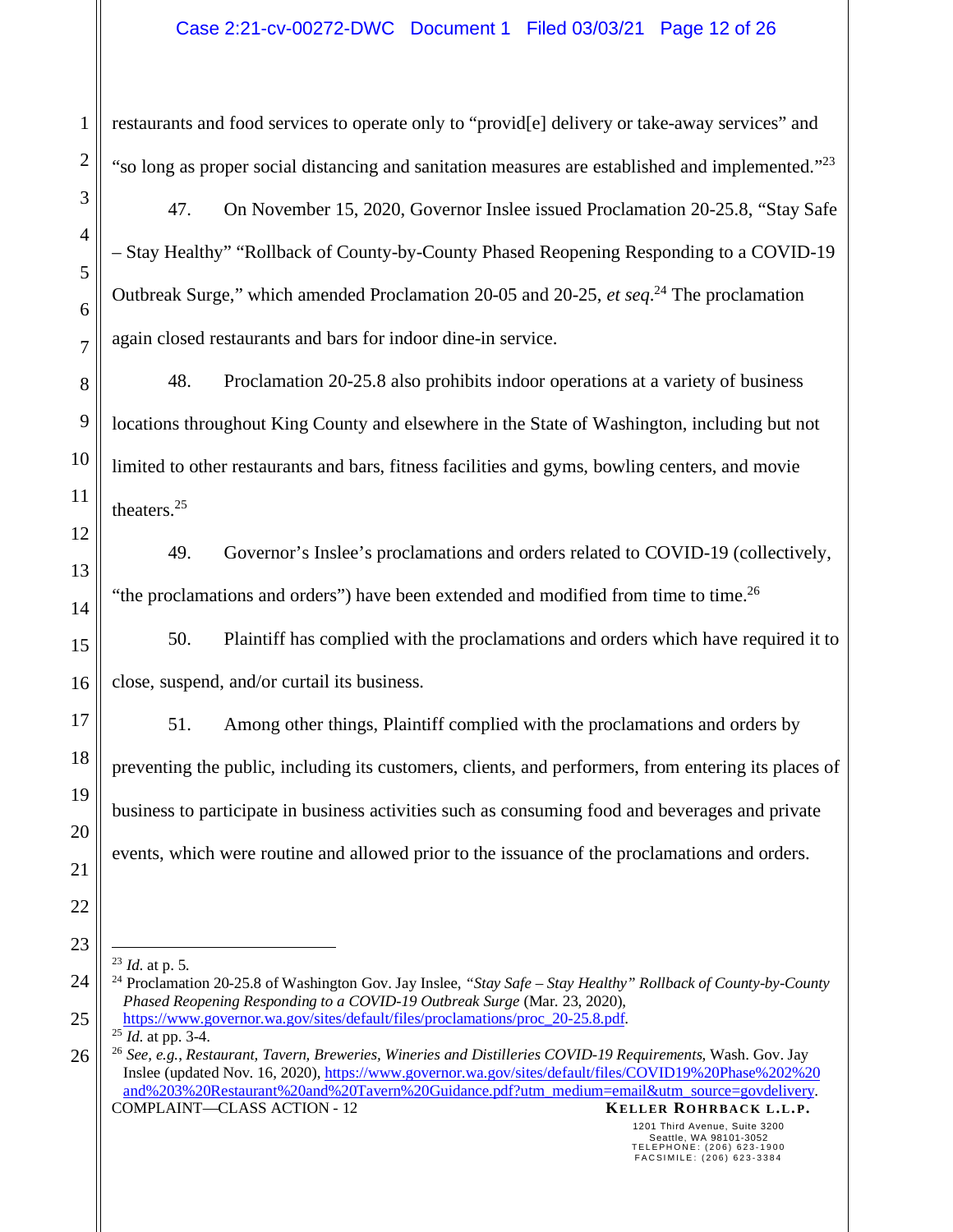52. In order to comply with the proclamations and orders, Plaintiff was forced to suspend its business and incur extra expense.

53. In order to comply with the proclamations and orders, Plaintiff was unable to use its restaurant, bar, and private event space for its insured purpose of sit-down dining, bar, and live entertainment.

54. Plaintiff invested in its business property, insured the business property, and insured the income derived from its business property, but Plaintiff was deprived of its property's functionality due to the government's response to the COVID-19 pandemic.

55. Loss caused by Governor Inslee's orders and proclamations and/or related to COVID-19 rendered Plaintiff's property unusable for its intended and insured purpose.

56. Governors and civil authorities in other states have issued similar orders and proclamations, for similar reasons.

57. Plaintiff's property sustained direct physical loss and/or direct physical property damage related to the proclamations and orders, and/or COVID-19.

58. Plaintiff's business and property will continue to sustain direct physical loss or damage covered by Defendant's Policy, including but not limited to business interruption, extra expense, interruption by civil authority, and other expenses.

59. Plaintiff suffered direct physical loss of use of the covered properties for its intended purposes.

60. As a result of the above, Plaintiff has experienced and will experience loss covered by Defendant's Policy.

61. Plaintiff's suspension of its business in response to the proclamations and orders caused Plaintiff to suffer a business loss.

**COMPLAINT—CLASS ACTION - 13 KELLER ROHRBACK L.L.P.**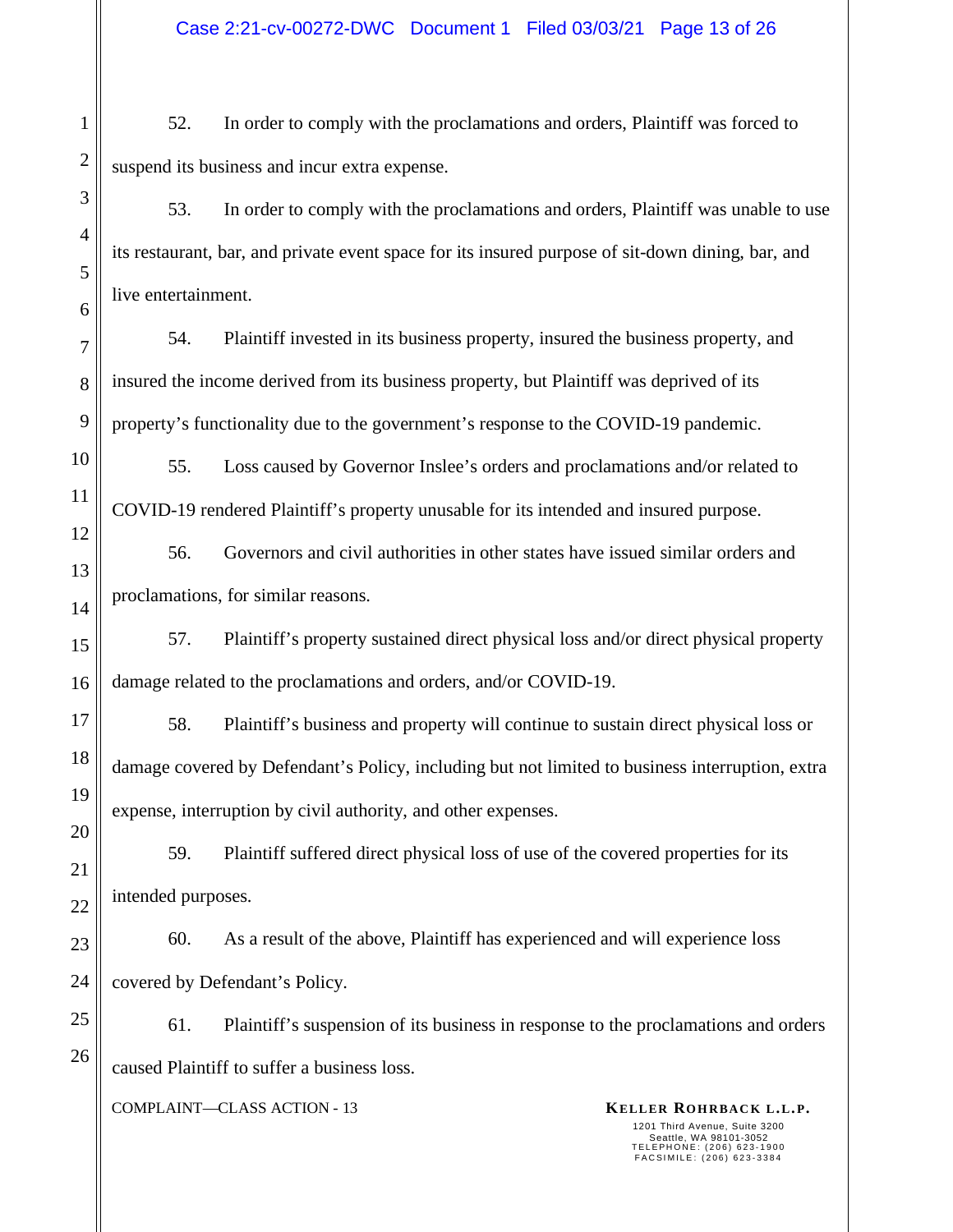#### Case 2:21-cv-00272-DWC Document 1 Filed 03/03/21 Page 14 of 26

62. Plaintiff complied with all requirements in the Policy.

1

2

3

4

5

6

7

8

9

10

11

12

13

14

15

16

17

18

19

20

21

22

23

24

25

26

63. Plaintiff made a claim for insurance benefits on March 13, 2020.

64. Defendant denied Plaintiff's claim for insurance benefits by form letter dated March 25, 2020, under claim number 339116-GK.

65. Defendant made no meaningful investigation of Plaintiff's claim or its loss.

66. Without any basis, Defendant's denial letter conclusively asserts, and in so doing misrepresents the coverage, that there has been "no direct physical loss or damage to Covered Property at the described premises."

67. Defendant concedes that Plaintiff suffered a suspension of business operations, but incorrectly concludes, again misrepresenting the coverage, that the suspension was "not a result of direct physical loss or damage to property at the described premises."

68. Defendant's denial letter also concludes wrongly and without any basis that "[t]here has been no damage to property within 1 mile of your premises from a Covered Cause of Loss."

69. Upon information and belief, Defendant has denied all claims submitted to it for business income coverage that relate to governmental proclamations or orders and/or COVID-19.

70. Upon information and belief, Defendant has undertaken no meaningful investigation regarding whether there is any presence of COVID-19 at Plaintiff's insured premises.

71. Upon information and belief, Defendant has undertaken no meaningful investigation regarding the timing, scope, or impact of governmental proclamations or closure orders that affect its insured's business or business property.

**COMPLAINT—CLASS ACTION - 14 KELLER ROHRBACK L.L.P.**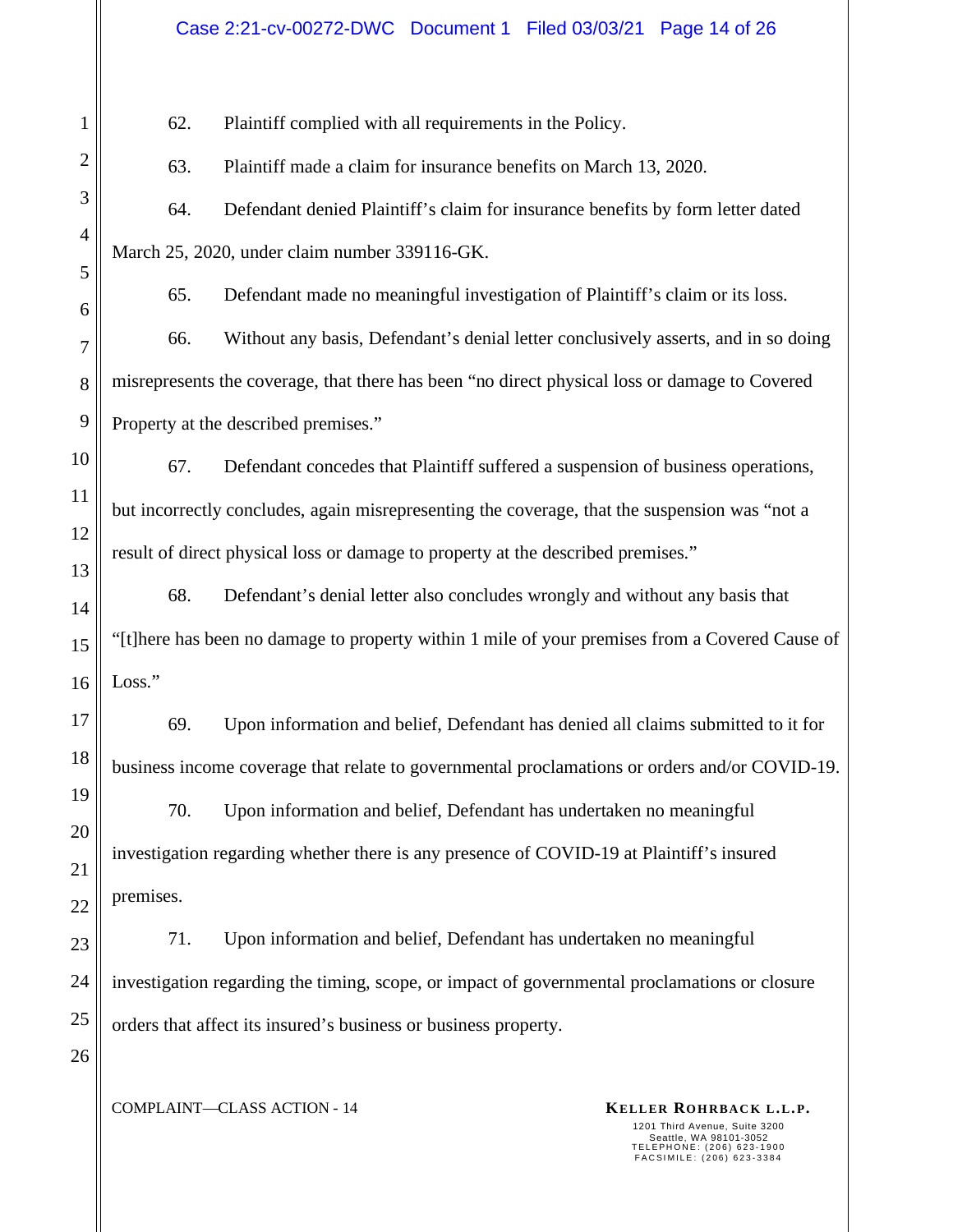72. Upon information and belief, Defendant has undertaken no meaningful investigation regarding the community spread of COVID-19 in the vicinity of Plaintiff's business.

73. Upon information and belief, Defendant has denied and will deny coverage to Plaintiff and all other similarly situated policyholders based on Defendant's uniform policy to deny business interruption claims stemming from government closure orders related to COVID-19.

74. Defendant's across-the-board coverage denials are not consistent with its policy language and with its obligations to investigate losses arising under its policies. Courts have found coverage or reasonable grounds for coverage during the COVID-19 pandemic in one or more ways, including based on: (1) the actual or potential presence of virus in the air in the vicinity of the policyholder's business; (2) the necessity of modifying physical behaviors through the use of social distancing, avoiding confined indoor spaces, and/or not congregating in the same physical area as others; (3) governmental orders requiring that physical spaces such as the policyholder's business be shut down or that other property not be used for its insured business purposes; and/or (4) the need to mitigate the threat or actual physical presence of virus on doorhandles, tables, silverware, surfaces, in heating and air conditioning systems and any other of the places where virus may be found.

### **V. CLASS ACTION ALLEGATIONS**

75. This matter is brought by Plaintiff on behalf of itself and those similarly situated, under Federal Rule of Civil Procedure  $23(a)$ ,  $23(b)(1)$ ,  $23(b)(2)$ , and  $23(b)(3)$ .

25 26

1

2

3

4

5

6

7

8

9

10

11

12

13

14

15

16

17

18

19

20

21

22

23

24

#### **COMPLAINT—CLASS ACTION - 15 KELLER ROHRBACK L.L.P.**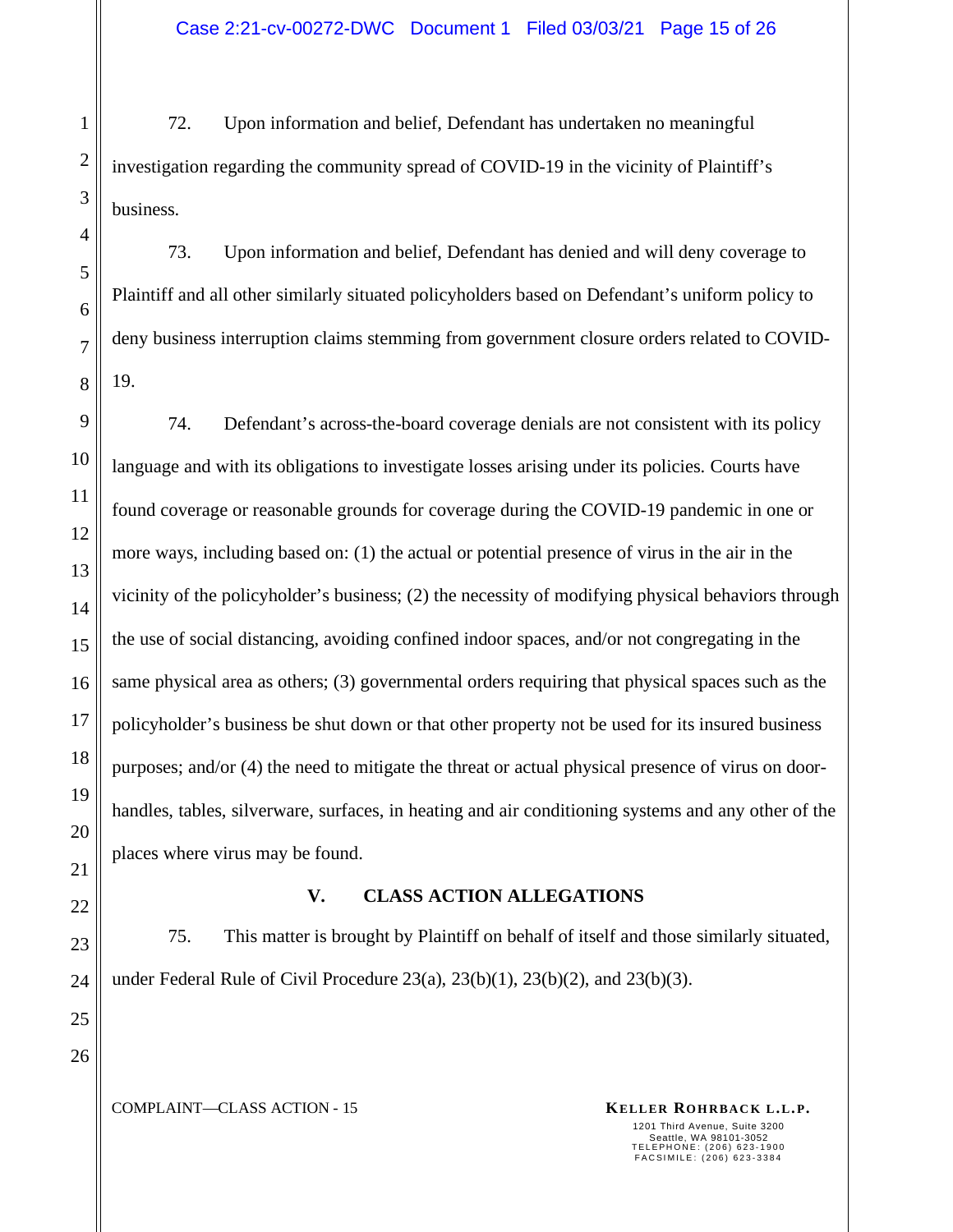76. Prosecuting separate actions by individual class members, in lieu of proceeding as a class action, would create a risk of inconsistent or varying adjudications that would establish incompatible standards of conduct for Defendant.

77. As alleged above, Defendant has acted or refused to act on grounds that apply generally to the proposed Class and Subclasses, such that final injunctive relief or declaratory relief is appropriate.

78. The questions of law or fact common to Class and Subclass Members predominate over any questions affecting only individual members, and a class action is superior to other methods for fairly and efficiently adjudicating this controversy.

79. The Classes and Subclasses that Plaintiff seeks to represent are defined as:

A. *Business Income Breach of Contract Class:* All persons and entities in the United States issued one of Defendant's policies with Business Income Coverage who suffered a suspension of their business at the covered premises related to COVID-19 and/or proclamations or orders issued by Governor Inslee, other Governors, and/or other civil authorities, and whose Business Income claim has been denied by Defendant.

B. *Business Income Breach of Contract Washington Subclass:* All persons and entities in the state of Washington issued one of Defendant's policies with Business Income Coverage who suffered a suspension of their business at the covered premises related to COVID-19 and/or proclamations or orders issued by Governor Inslee, and/or other civil authorities and whose Business Income claim has been denied by Defendant.

**COMPLAINT—CLASS ACTION - 16 KELLER ROHRBACK L.L.P.** C. *Business Income Declaratory Relief Class:* All persons and entities in the United States issued one of Defendant's policies with Business Income Coverage who suffered a suspension of their business at the covered premises related to COVID-19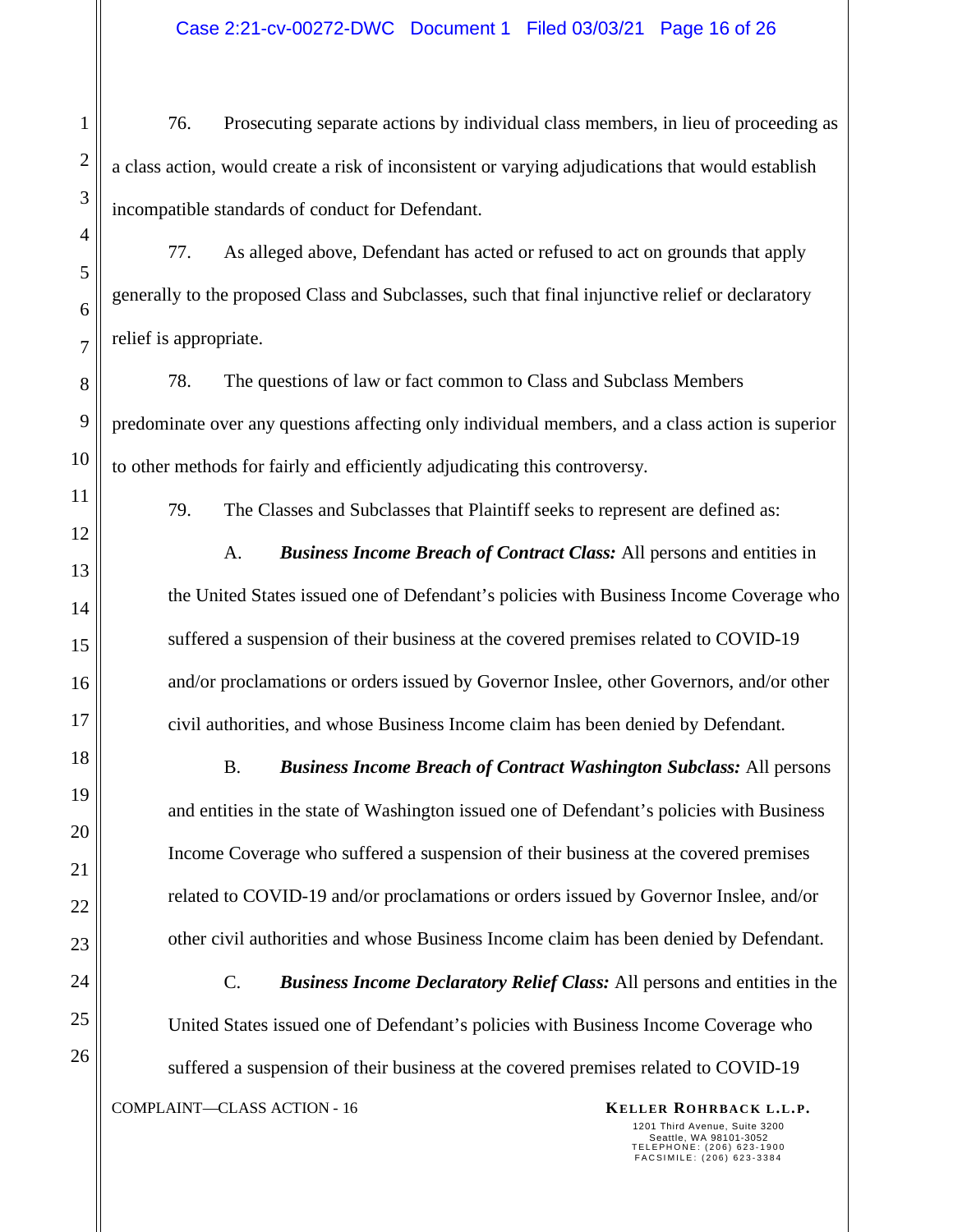and/or proclamations or orders issued by Governor Inslee, other Governors, and/or civil authorities.

D. *Business Income Declaratory Relief Washington Subclass:* All persons and entities in the state of Washington issued one of Defendant's policies with Business Income Coverage who suffered a suspension of their business at the covered premises related to COVID-19 and/or proclamations or orders issued by Governor Inslee, and/or other civil authorities.

E. *Extra Expense Breach of Contract Class:* All persons and entities in the United States issued one of Defendant's policies with Extra Expense coverage who incurred expenses while seeking to minimize the suspension of business at the covered premises in connection with COVID-19 and/or proclamations or orders issued by Governor Inslee, other Governors, and/or other civil authorities whose Extra Expense claim has been denied by Defendant.

F. *Extra Expense Breach of Contract Washington Subclass:* All persons and entities in the state of Washington issued one of Defendant' policies with Extra Expense Coverage who incurred expenses while seeking to minimize the suspension of business at the covered premises in connection with COVID-19 and/or proclamations or orders issued by Governor Inslee, and/or other civil authorities and whose Extra Expense claim has been denied by Defendant.

G. *Extra Expense Declaratory Relief Class:* All persons and entities in the United States issued one of Defendant's policies with Extra Expense Coverage who incurred expenses while seeking to minimize the suspension of business at the covered

**COMPLAINT—CLASS ACTION - 17 KELLER ROHRBACK L.L.P.**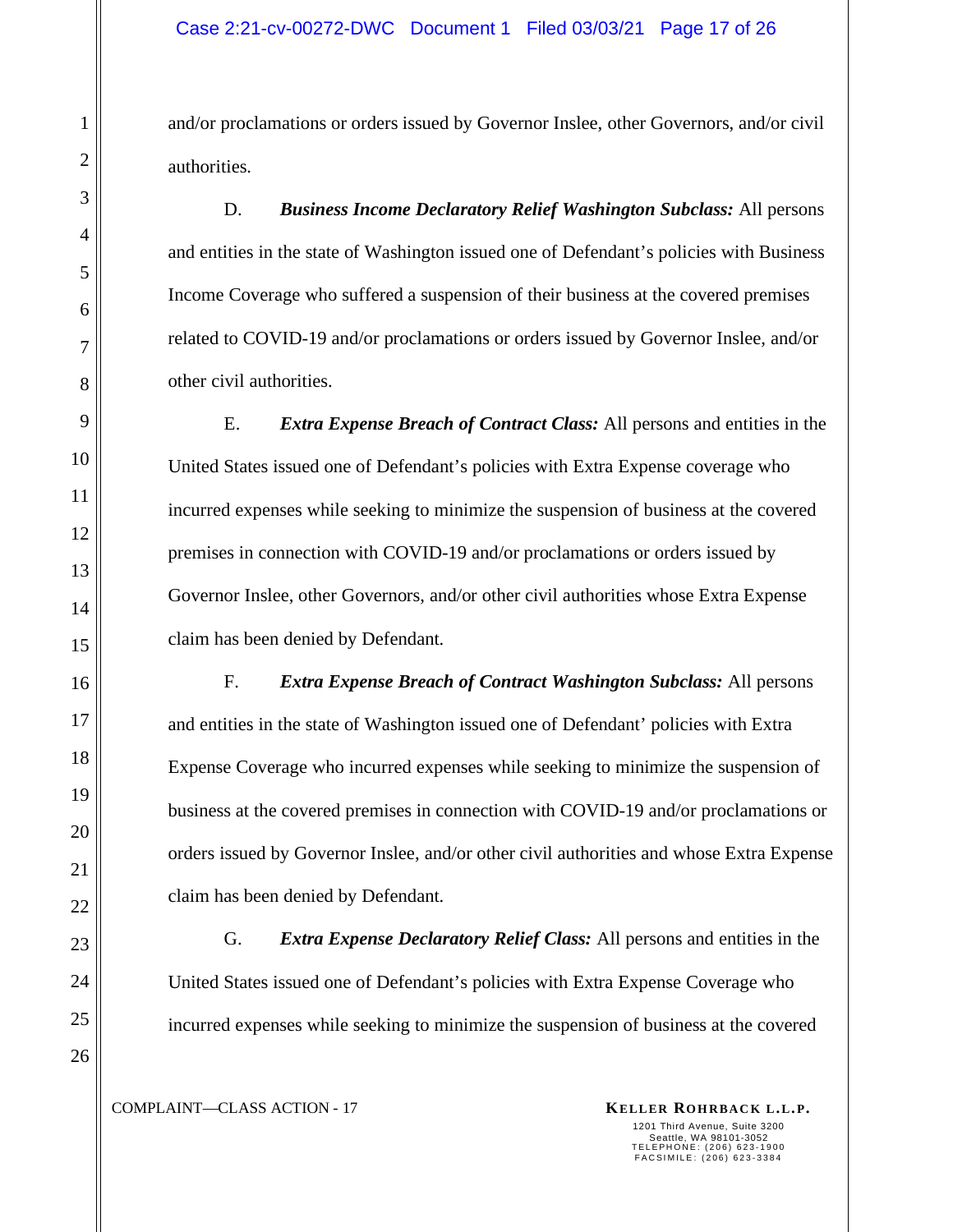premises in connection with COVID-19 and/or proclamations or orders issued by Governor Inslee, other Governors, and/or other civil authorities.

H. *Extra Expense Declaratory Relief Washington Subclass:* All persons and entities in the state of Washington issued one of Defendant's policies with Extra Expense Coverage who incurred expenses while seeking to minimize the suspension of business at the covered premises in connection with COVID-19 and/or proclamations or orders issued by Governor Inslee, and/or other civil authorities.

I. *Extended Business Income Breach of Contract Class***:** All persons and entities in the United States issued one of Defendant's policies with Extended Business Income Coverage who suffered a suspension of their business at the covered premises related to COVID-19 and/or proclamations or orders issued by Governor Inslee, other Governors, and/or other civil authorities and whose Extended Business Income claim has been denied by Defendant.

J. *Extended Business Income Breach of Contract Washington Subclass***:**  All persons and entities in the state of Washington issued one of Defendant's policies with Extended Business Income Coverage who suffered a suspension of their business at the covered premises related to COVID-19 and/or proclamations or orders issued by Governor Inslee, and/or other civil authorities and whose Extended Business Income claim has been denied by Defendant.

K. *Extended Business Income Declaratory Relief Class:* All persons and entities in the United States issued one of Defendant's policies with Extended Business Income Coverage who suffered a suspension of their business at the covered premises

**COMPLAINT—CLASS ACTION - 18 KELLER ROHRBACK L.L.P.**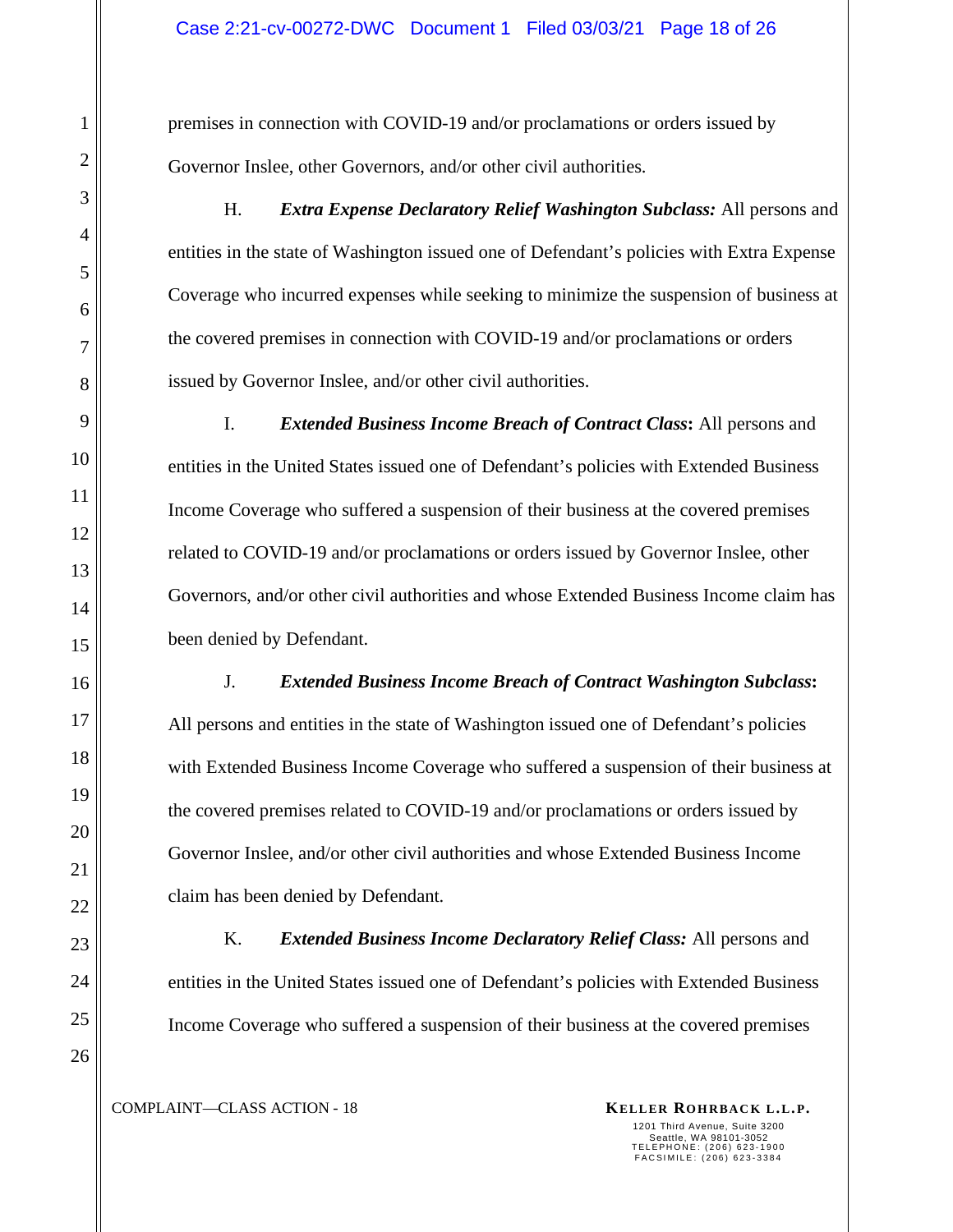related to COVID-19 and/or proclamations or orders issued by Governor Inslee, other Governors, and/or other civil authorities.

L. *Extended Business Income Declaratory Relief Washington Subclass:* All persons and entities in the state of Washington issued one of Defendant's with Extended Business Income Coverage who suffered a suspension of their business at the covered premises related to COVID-19 and/or proclamations or orders issued by Governor Inslee, and/or other civil authorities.

*M. Civil Authority Breach of Contract Class:* All persons and entities in the United States issued one of Defendant's policies with Civil Authority Coverage who suffered a suspension of their business at the covered premises related to the impact of COVID-19 and/or proclamations or orders issued by Governor Inslee, other Governors, and/or other civil authorities and whose Civil Authority Coverage claim has been denied by Defendant.

*N. Civil Authority Breach of Contract Washington Subclass:* All persons and entities in the state of Washington issued one of Defendant's policies with Civil Authority Coverage who suffered a suspension of their business at the covered premises related to the impact of COVID-19 and/or proclamations or orders issued by Governor Inslee, and/or other civil authorities and whose Civil Authority claim has been denied by Defendant.

*O. Civil Authority Declaratory Relief Class:* All persons and entities in the United States issued one of Defendant's policies with Civil Authority Coverage who suffered a suspension of their business at the covered premises related to COVID-19

**COMPLAINT—CLASS ACTION - 19 KELLER ROHRBACK L.L.P.**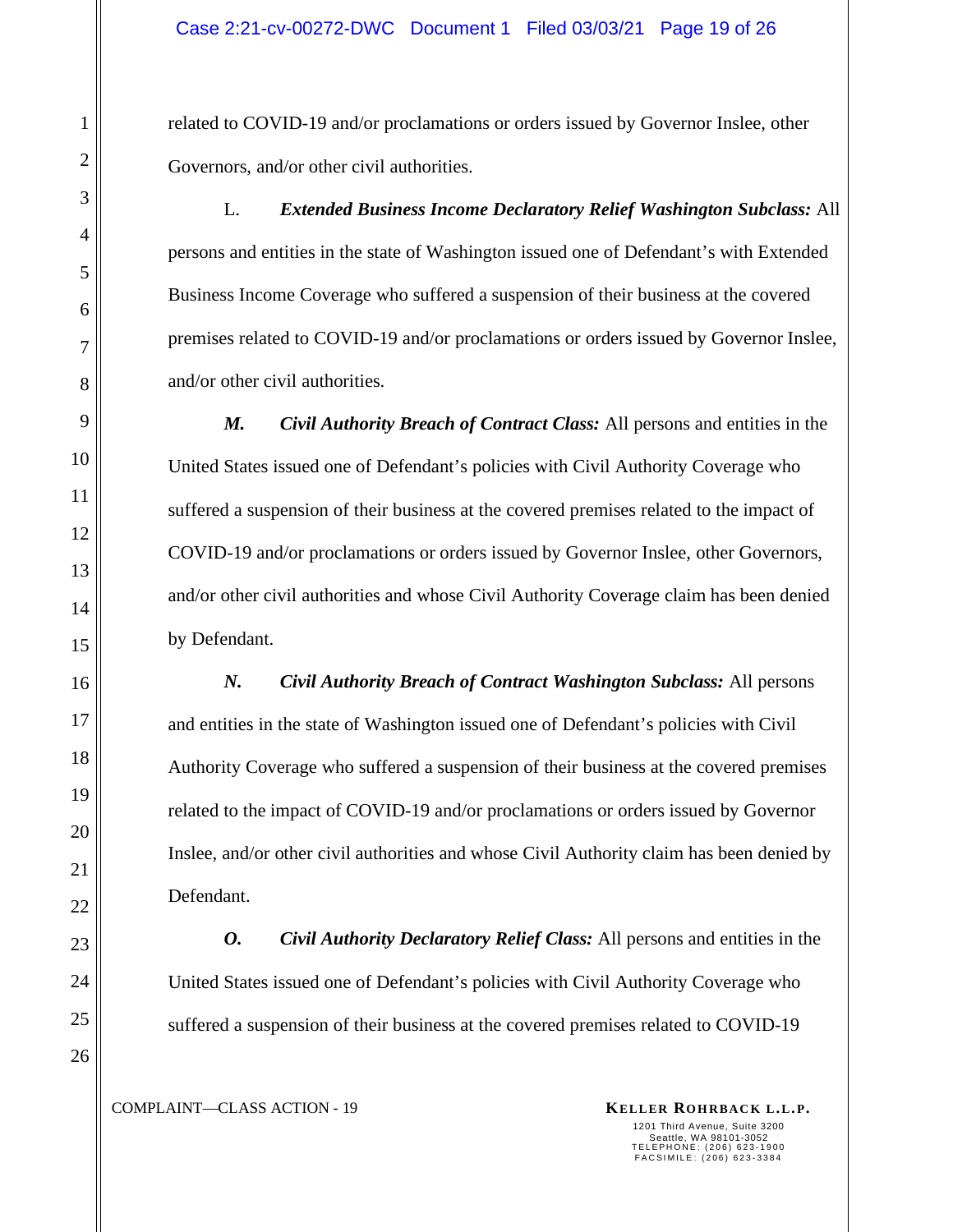and/or proclamations or orders issued by Governor Inslee, other Governors, and/or other civil authorities.

*P. Civil Authority Declaratory Relief Washington Subclass:* All persons and entities in the state of Washington issued one of Defendant's policies with Civil Authority Coverage who suffered a suspension of their business at the covered premises related to COVID-19 and/or proclamations or orders issued by Governor Inslee, and/or other civil authorities.

80. Excluded from the Classes and Subclasses are Defendant's officers, directors, agents, and employees; the judicial officers and associated court staff assigned to this case; and the immediate family members of such officers and staff. Plaintiff reserves the right to amend the Class definition, including based on information obtained in discovery.

81. This action may properly be maintained on behalf of each proposed Class under the criteria of Federal Rule of Civil Procedure 23.

82. **Numerosity**: The Class Members are so numerous that joinder of all members would be impractical. Plaintiff is informed and believe that each proposed Class and Subclass contains thousands of members. The precise number of Class Members can be ascertained through discovery, which will include Defendant's records of policyholders.

83. **Commonality and Predominance**: Common questions of law and fact predominate over any questions affecting only individual members of the Class. Common questions include, but are not limited to, the following:

A. Whether the Class and Subclass Members suffered cognizable losses under the Defendant's policies;

**COMPLAINT—CLASS ACTION - 20 KELLER ROHRBACK L.L.P.**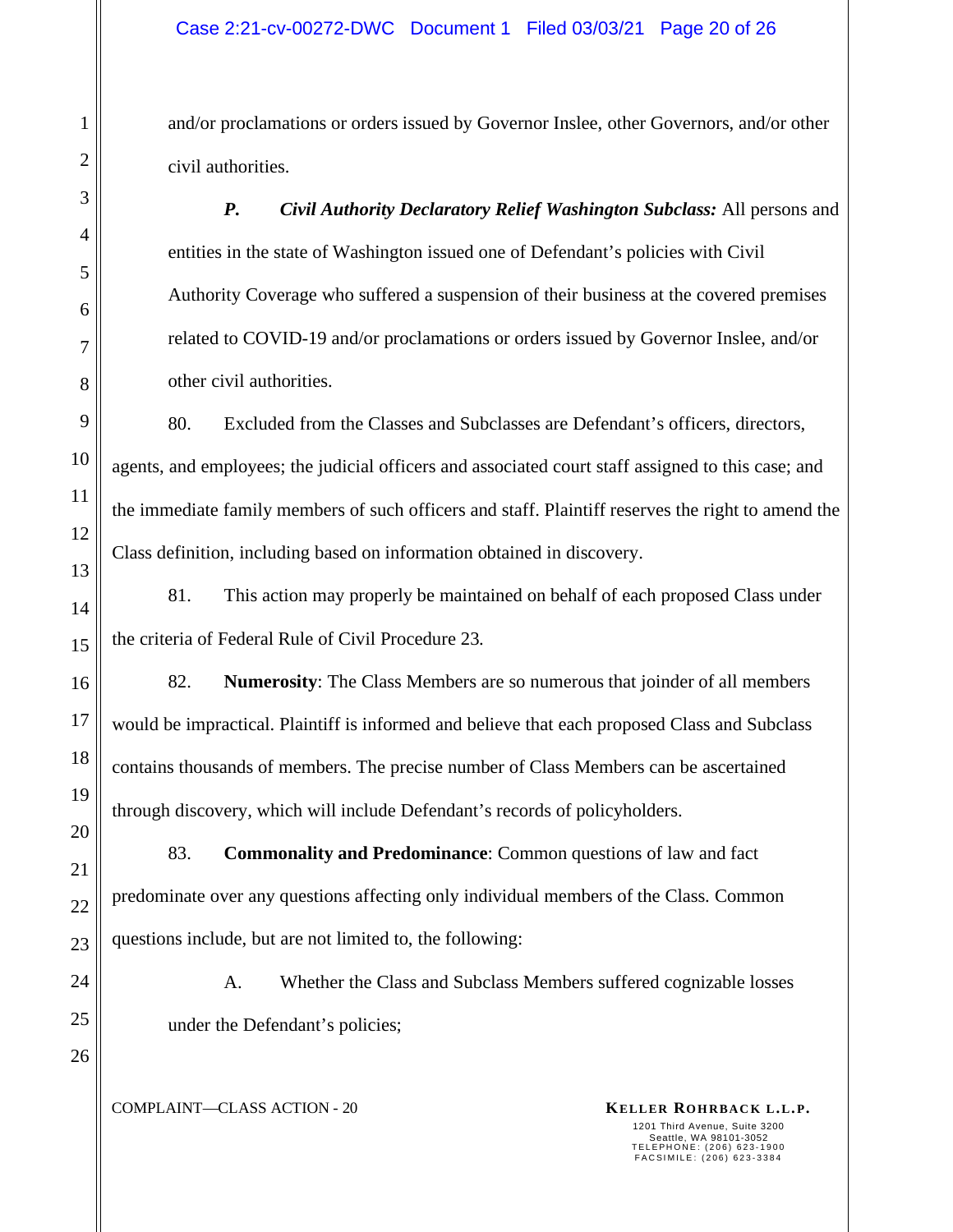B. Whether Defendant acted in a manner common to the Class and Subclass in denying claims for coverage relating to COVID-19 and/or orders issued by Governor Inslee, other Governors, and/or other civil authorities;

C. Whether Business Income Coverage in Defendant's policies of insurance apply to a suspension of business relating to COVID-19 and/or orders issued by Governor Inslee, other Governors, and/or other civil authorities;

D. Whether Extra Expense Coverage in Defendant's policies of insurance apply to efforts to minimize a loss relating to COVID-19 and/or orders issued by Governor Inslee, other Governors, and/or other civil authorities;

E. Whether Extended Business Income Coverage in Defendant's policies of insurance apply to a suspension of business relating to COVID-19 and/or orders issued by Governor Inslee, other Governors, and/or civil authorities;

F. Whether Civil Authority Coverage in Defendant's policies of insurance apply to a suspension of business relating to COVID-19 and/or orders issued by Governor Inslee, other Governors, and/or civil authorities; and

G. Whether Defendant carried out a blanket denial of all claims based on business interruption, income loss or closures related to COVID-19 and/or orders issued by Governor Inslee, over Governors, and/or other civil authorities;

H. Whether Defendant has breached its contracts of insurance through a blanket denial of all claims based on business interruption, income loss or closures related to COVID-19 and/or orders issued by Governor Inslee, other Governors, and/or other civil authorities; and

**COMPLAINT—CLASS ACTION - 21 KELLER ROHRBACK L.L.P.**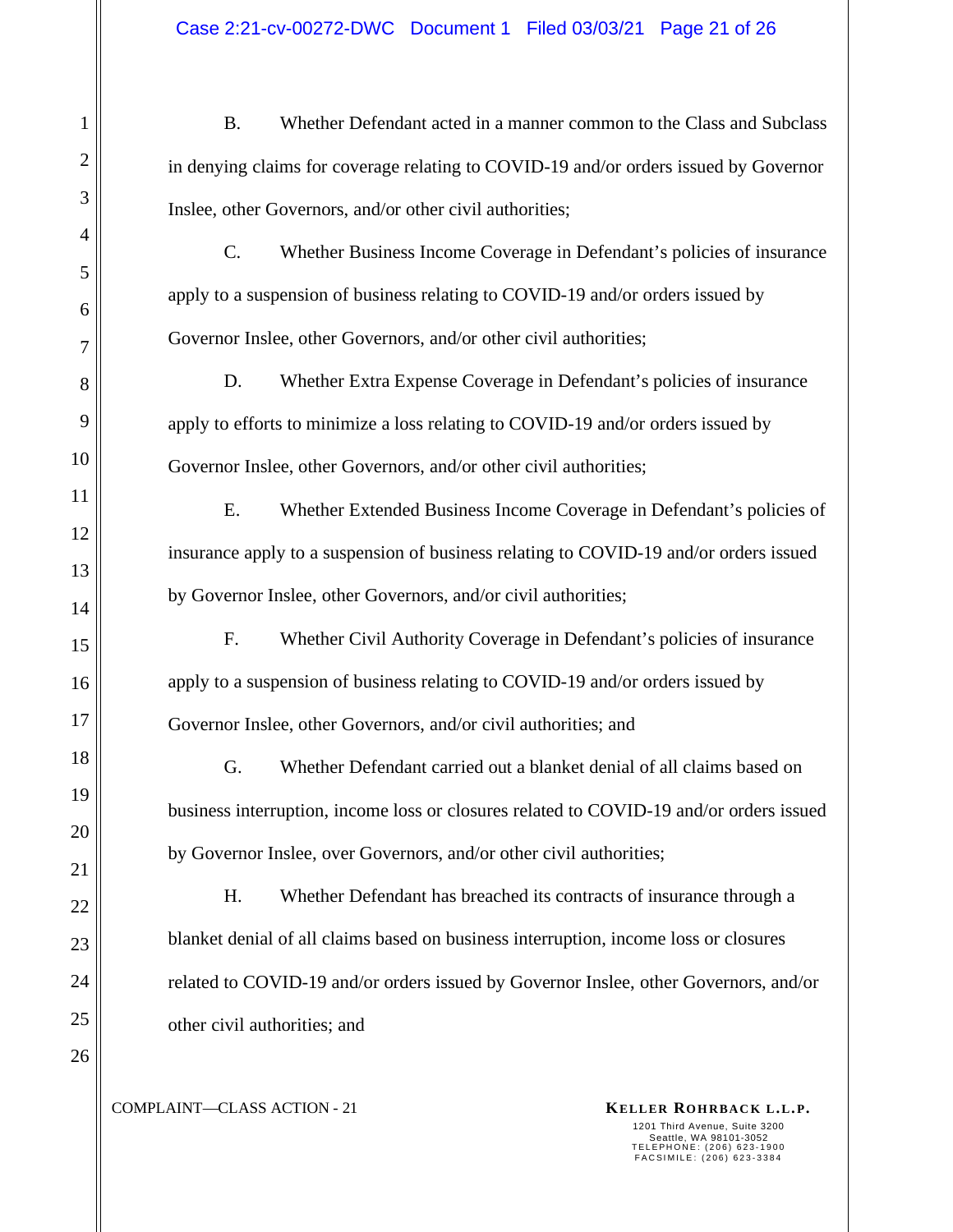I. Whether, because of Defendant's conduct, Plaintiff and the Class Members are entitled to equitable and declaratory relief, and if so, the nature of such relief.

84. **Typicality**: Plaintiff's claims are typical of the claims of the members of the classes. Plaintiff and all the members of the classes have been injured by the same wrongful practices of Defendant. Plaintiff's claims arise from the same policies, practices, and course of conduct that give rise to the claims of the Class Members, are based on the same or materially similar policy forms, and are based on the same legal theories.

85. **Adequacy**: Plaintiff will fully and adequately assert and protect the interests of the classes and have retained class counsel who are experienced and qualified in prosecuting class actions. Neither Plaintiff nor their attorneys have any interests contrary to or in conflict with the Class.

86. **Federal Rule of Civil Procedure 23(b)(1), the Risk of Inconsistent or Varying Adjudications and Impairment to Other Class Members' Interests**: Plaintiff seeks adjudication as to the interpretation, and resultant scope, of Defendant's policies, which are common to all Class Members. The prosecution of separate actions by individual members of the classes would risk inconsistent or varying interpretations of those policy terms and create inconsistent standards of conduct for Defendant. The policy interpretations sought by Plaintiff could also impair the ability of absent Class Members to protect their interests.

87. **Federal Rule of Civil Procedure 23(b)(2), Declaratory and Injunctive Relief**: Defendant acted or refused to act on grounds generally applicable to Plaintiff and other members of the proposed classes making injunctive relief and declaratory relief appropriate on a classwide basis.

**COMPLAINT—CLASS ACTION - 22 KELLER ROHRBACK L.L.P.**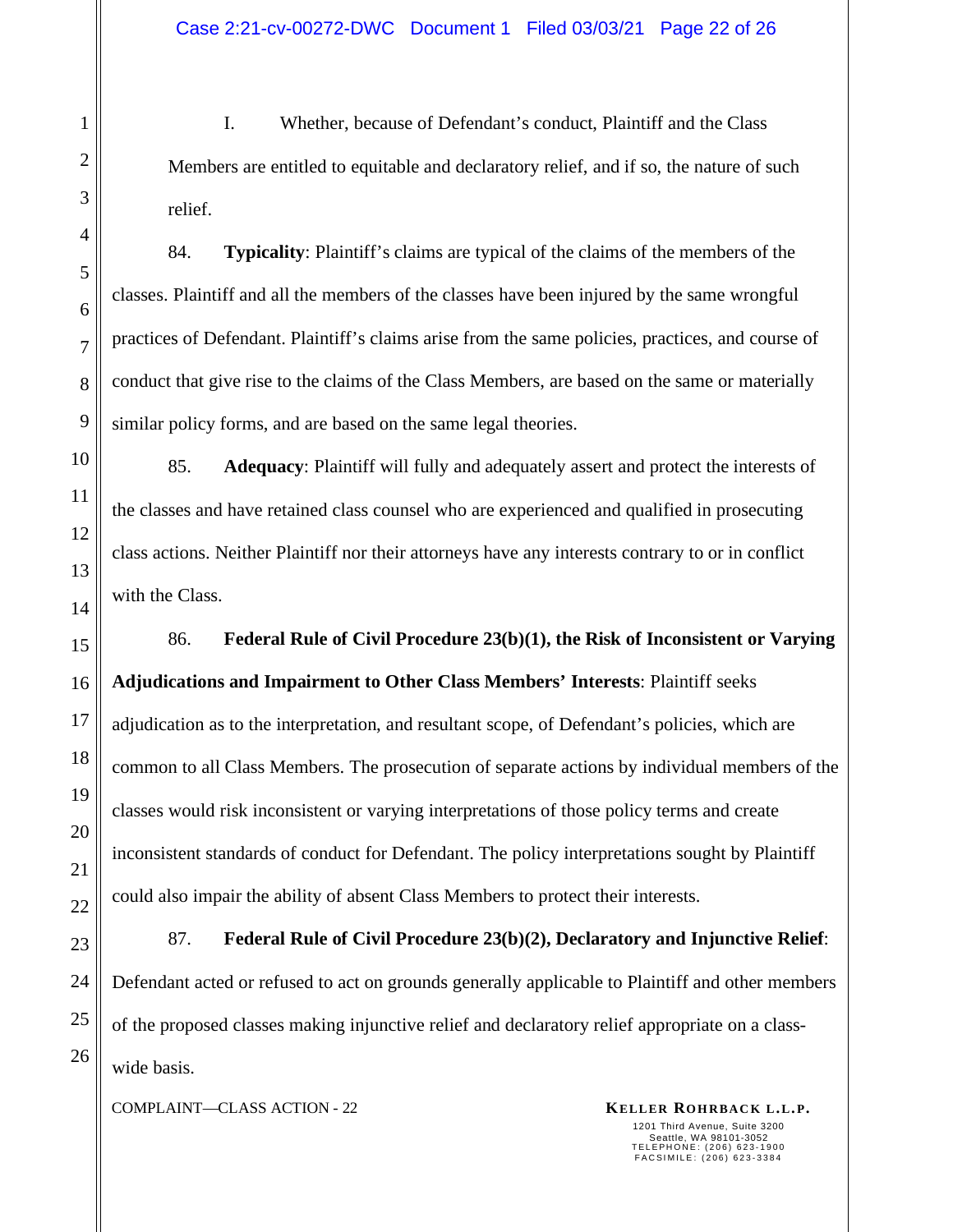3 4 5 6 7 8 9 10 11 12 13 14 15 16 17 18 19 20 21 22 23 24 25 26 88. **Federal Rule of Civil Procedure 23(b)(3), Superiority**: A class action is superior to all other available methods of the fair and efficient adjudication of this lawsuit. While the aggregate damages sustained by the classes are likely to be in the millions of dollars, the individual damages incurred by each class member may be too small to warrant the expense of individual suits. Individual litigation creates a risk of inconsistent and/or contradictory decisions and the court system would be unduly burdened by individual litigation of such cases. A class action would result in a unified adjudication, with the benefits of economies of scale and supervision by a single court. **VI. CAUSES OF ACTION Count One—Declaratory Judgment**  *(Brought on behalf of the Business Income Declaratory Relief Class, Business Income Declaratory Relief Washington Subclass, Extra Expense Declaratory Relief Class, Extra Expense Declaratory Relief Washington Subclass, Extended Business Income Declaratory Relief Class, Extended Business Income Declaratory Relief Washington Subclass, Civil Authority Declaratory Relief Class, and Civil Authority Declaratory Relief Washington Subclass)*  89. Previous paragraphs alleged are incorporated herein. 90. This is a cause of action for declaratory judgment pursuant to the Declaratory Judgment Act, codified at 28 U.S.C. § 2201. 91. Plaintiff brings this cause of action on behalf of the Business Income Declaratory Relief Class, Business Income Declaratory Relief Washington Subclass, Extra Expense Declaratory Relief Class, Extra Expense Declaratory Relief Washington Subclass, Extended Business Income Declaratory Relief Class, Extended Business Income Declaratory Relief Washington Subclass, Civil Authority Declaratory Relief Class, and Civil Authority Declaratory Relief Washington Subclass.

**COMPLAINT—CLASS ACTION - 23 KELLER ROHRBACK L.L.P.** 

1

2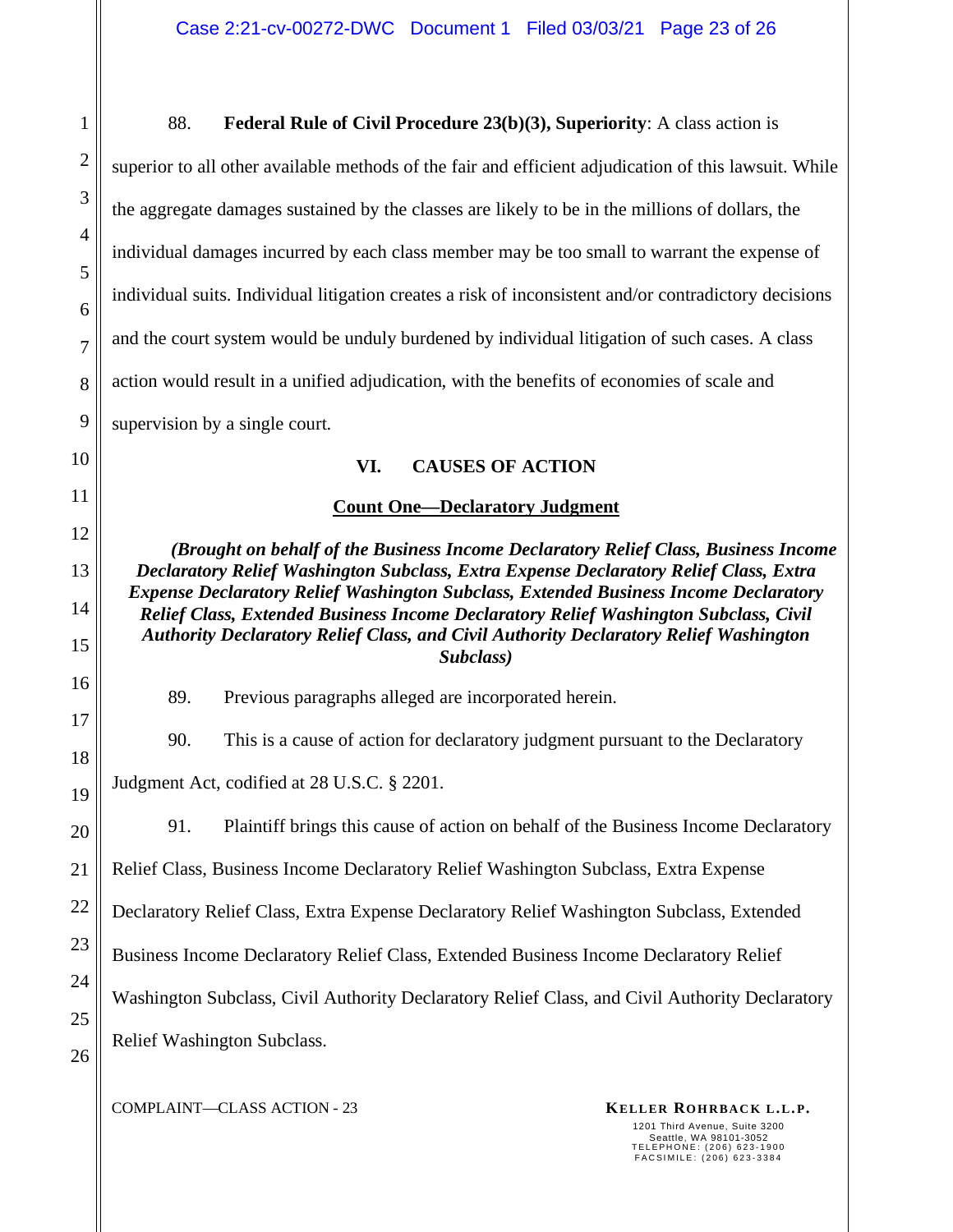**COMPLAINT—CLASS ACTION - 24 KELLER ROHRBACK L.L.P.** 1201 Third Avenue, Suite 3200 Seattle, WA 98101-3052<br>TELEPHONE: (206) 623-1900<br>FACSIMILE: (206) 623-3384 1 2 3 4 5 6 7 8 9 10 11 12 13 14 15 16 17 18 19 20 21 22 23 24 25 26 92. Plaintiff seeks a declaratory judgment declaring that Plaintiff's and Class Members' losses and expenses resulting from the interruption of their business are covered by the Defendant's policies. 93. Plaintiff seeks a declaratory judgment declaring that Defendant is responsible for timely and fully paying all such claims. **Count Two—Breach of Contract**  *(Brought on behalf of the Business Income Breach of Contract Class, Business Income Breach of Contract Washington Subclass, Extra Expense Breach of Contract Class, Extra Expense Breach of Contract Washington Subclass, Extended Business Income Breach of Contract Class, Extended Business Income Breach of Contract Washington Subclass, Civil Authority Breach of Contract Class, and Civil Authority Breach of Contract Washington Subclass)*  94. Previous paragraphs alleged are incorporated herein. 95. Plaintiff bring this cause of action on behalf of the Business Income Breach of Contract Class, Business Income Breach of Contract Washington Subclass, Extra Expense Breach of Contract Class, Extra Expense Breach of Contract Washington Subclass, Extended Business Income Breach of Contract Class, Extended Business Income Breach of Contract Washington Subclass, Civil Authority Breach of Contract Class, and Civil Authority Breach of Contract Washington Subclass. 96. The policies are contracts under which Plaintiff and the Class paid premiums to Defendant in exchange for Defendant's promise to pay Plaintiff and the Class for all claims covered by the policy. 97. Plaintiff has paid its insurance premiums. 98. Plaintiff has been denied coverage for its losses covered by the Policy. 99. Upon information and belief, Defendant has denied, and will continue to deny coverage for Plaintiff and other similarly situated policyholders.

Case 2:21-cv-00272-DWC Document 1 Filed 03/03/21 Page 24 of 26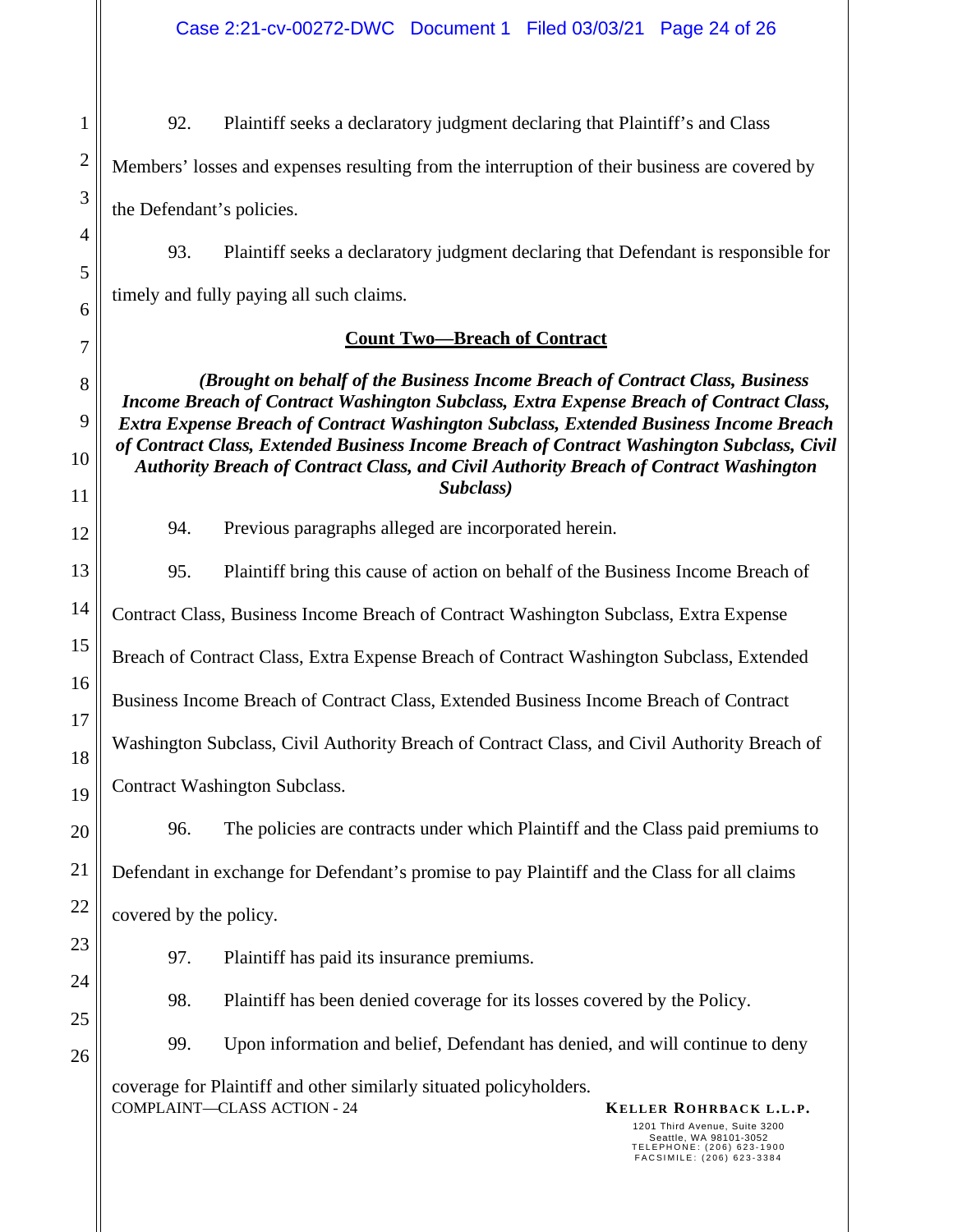| 1              | 100.                                                                                           | Denying coverage for the claims is a breach of the insurance contract.                                                                                                            |  |  |  |
|----------------|------------------------------------------------------------------------------------------------|-----------------------------------------------------------------------------------------------------------------------------------------------------------------------------------|--|--|--|
| $\mathbf{2}$   | 101.                                                                                           | Plaintiff is harmed by the breach of the insurance contract by Defendant.                                                                                                         |  |  |  |
| 3              | <b>PRAYER FOR RELIEF</b><br>VII.                                                               |                                                                                                                                                                                   |  |  |  |
| $\overline{4}$ | 1.                                                                                             | Class action status under Federal Rule of Civil Procedure 23.                                                                                                                     |  |  |  |
| 5              | 2.                                                                                             | A declaratory judgment that the policy or policies cover the Plaintiff's losses and                                                                                               |  |  |  |
| 6              | expenses resulting from the interruption of the Plaintiff's business by COVID-19 and/or orders |                                                                                                                                                                                   |  |  |  |
| $\overline{7}$ |                                                                                                |                                                                                                                                                                                   |  |  |  |
| 8              | issued by Governor Inslee, other Governors, and/or other authorities.                          |                                                                                                                                                                                   |  |  |  |
| 9              | 3.                                                                                             | A declaratory judgment that the Defendant is responsible for timely and fully                                                                                                     |  |  |  |
| 10             | paying all such losses.                                                                        |                                                                                                                                                                                   |  |  |  |
| 11             | 4.                                                                                             | Damages.                                                                                                                                                                          |  |  |  |
| 12             | 5.<br>Pre-judgment interest at the highest allowable rate.                                     |                                                                                                                                                                                   |  |  |  |
| 13             | 6.                                                                                             | Reasonable attorney fees and costs.                                                                                                                                               |  |  |  |
| 14             | 7.                                                                                             | Such further and other relief as the Court shall deem appropriate.                                                                                                                |  |  |  |
| 15             | <b>JURY DEMAND</b><br>VIII.                                                                    |                                                                                                                                                                                   |  |  |  |
| 16             |                                                                                                |                                                                                                                                                                                   |  |  |  |
| 17             | Plaintiff demands a jury trial on all claims so triable.                                       |                                                                                                                                                                                   |  |  |  |
| 18<br>19       | DATED this 3rd day of March, 2021.                                                             |                                                                                                                                                                                   |  |  |  |
|                |                                                                                                | KELLER ROHRBACK L.L.P.                                                                                                                                                            |  |  |  |
| 20<br>21       |                                                                                                | By: <i>s/ Amy Williams-Derry</i><br>By: s/ Lynn L. Sarko                                                                                                                          |  |  |  |
|                |                                                                                                | By: <i>s/ Ian S. Birk</i>                                                                                                                                                         |  |  |  |
| 22             |                                                                                                | By: <i>s/ Gretchen Freeman Cappio</i><br>By: <i>s/ Irene M. Hecht</i>                                                                                                             |  |  |  |
| 23             |                                                                                                | By: <i>s/ Gabriel E. Verdugo</i>                                                                                                                                                  |  |  |  |
| 24             |                                                                                                | By: s/ Nathan L. Nanfelt<br>Amy Williams-Derry, WSBA #28711                                                                                                                       |  |  |  |
| 25             |                                                                                                | Lynn L. Sarko, WSBA #16569<br>Ian S. Birk, WSBA #31431                                                                                                                            |  |  |  |
| 26             |                                                                                                | Gretchen Freeman Cappio, WSBA #29576<br>Irene M. Hecht, WSBA #11063                                                                                                               |  |  |  |
|                |                                                                                                | <b>COMPLAINT-CLASS ACTION - 25</b><br>KELLER ROHRBACK L.L.P.<br>1201 Third Avenue, Suite 3200<br>Seattle, WA 98101-3052<br>TELEPHONE: (206) 623-1900<br>FACSIMILE: (206) 623-3384 |  |  |  |